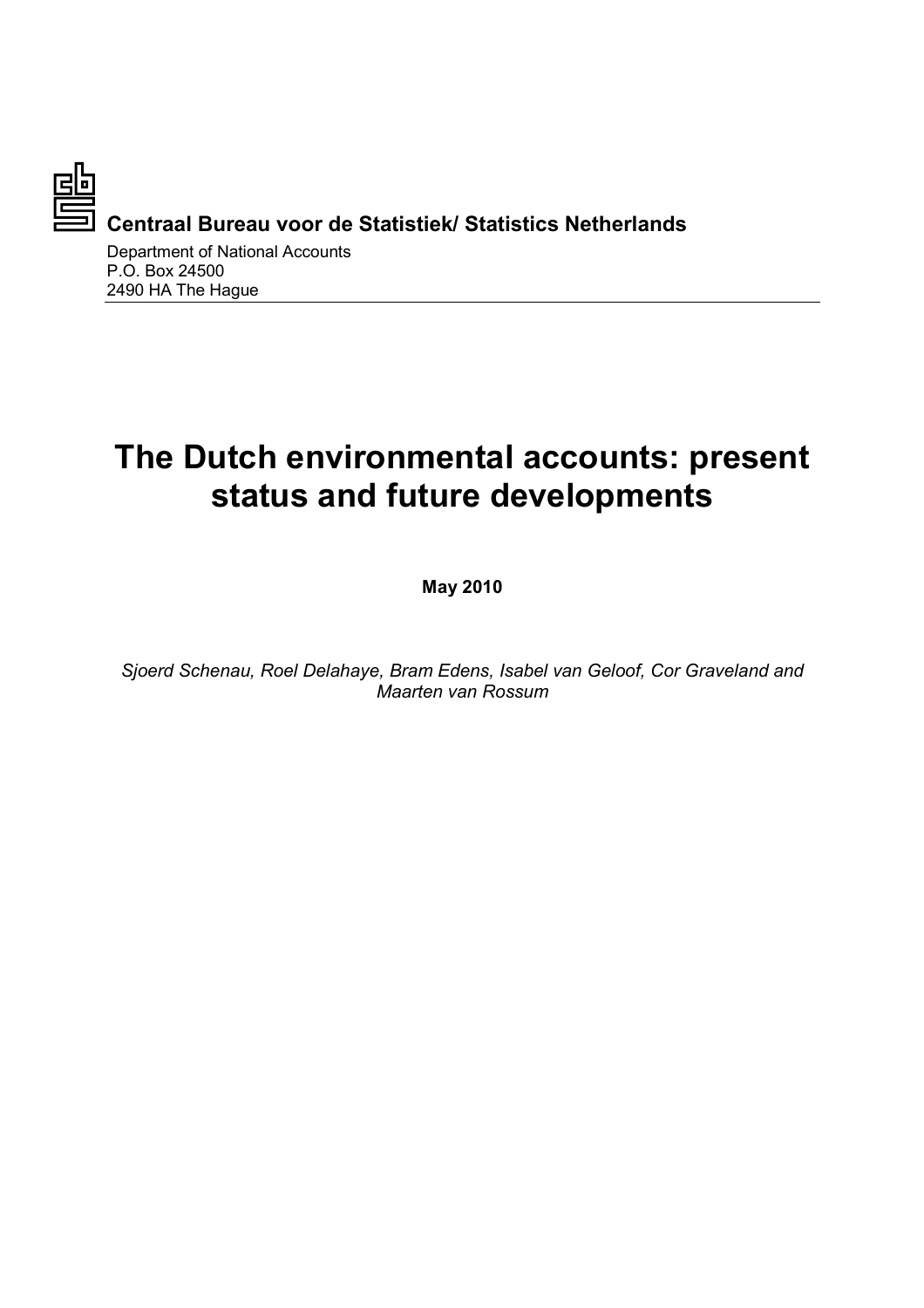## **Abstract**

Environmental accounting relates environmental data to the national accounts. This enables consistent comparison of environmental and economic indicators. Work areas range from accounts for natural resources such as the extraction of oil and gas to material use and emissions data such as  $CO<sub>2</sub>$  and waste. The environmental accounts are internationally comparable through common frameworks, concepts and methods.

Statistics Netherlands has a long history in environmental accounting at the national accounts department. This culminated in the introduction of the National Accounting Matrix including Environmental Accounts (NAMEA) in 1991. In this paper the history of the Dutch environmental accounts is discussed, the current status, as well as the future extensions which are currently envisaged.

The core set of the Dutch environmental accounts, which is published annually, consist of seven parts, namely the NAMEA-matrix, detailed air emission accounts, the water accounts (NAMWA), energy accounts, waste accounts, subsoil accounts for oil and gas and environmental tax accounts. The NAMEA consists of a conventional National Accounts Matrix (NAM), extended with two accounts on the environment: a substance account and an account for environmental themes. NAMWA is a further specification of NAMEA for water, using the same accounting structure.

At present, Statistics Netherlands is improving and extending the system of environmental accounts based on the System of Environmental and Economic Accounting (SEEA). This extension includes projects on physical accounts (material flow accounts), environmental industry accounts, environmental subsidy accounts, environmental permits, climate change accounts as well as macro-economic analysis.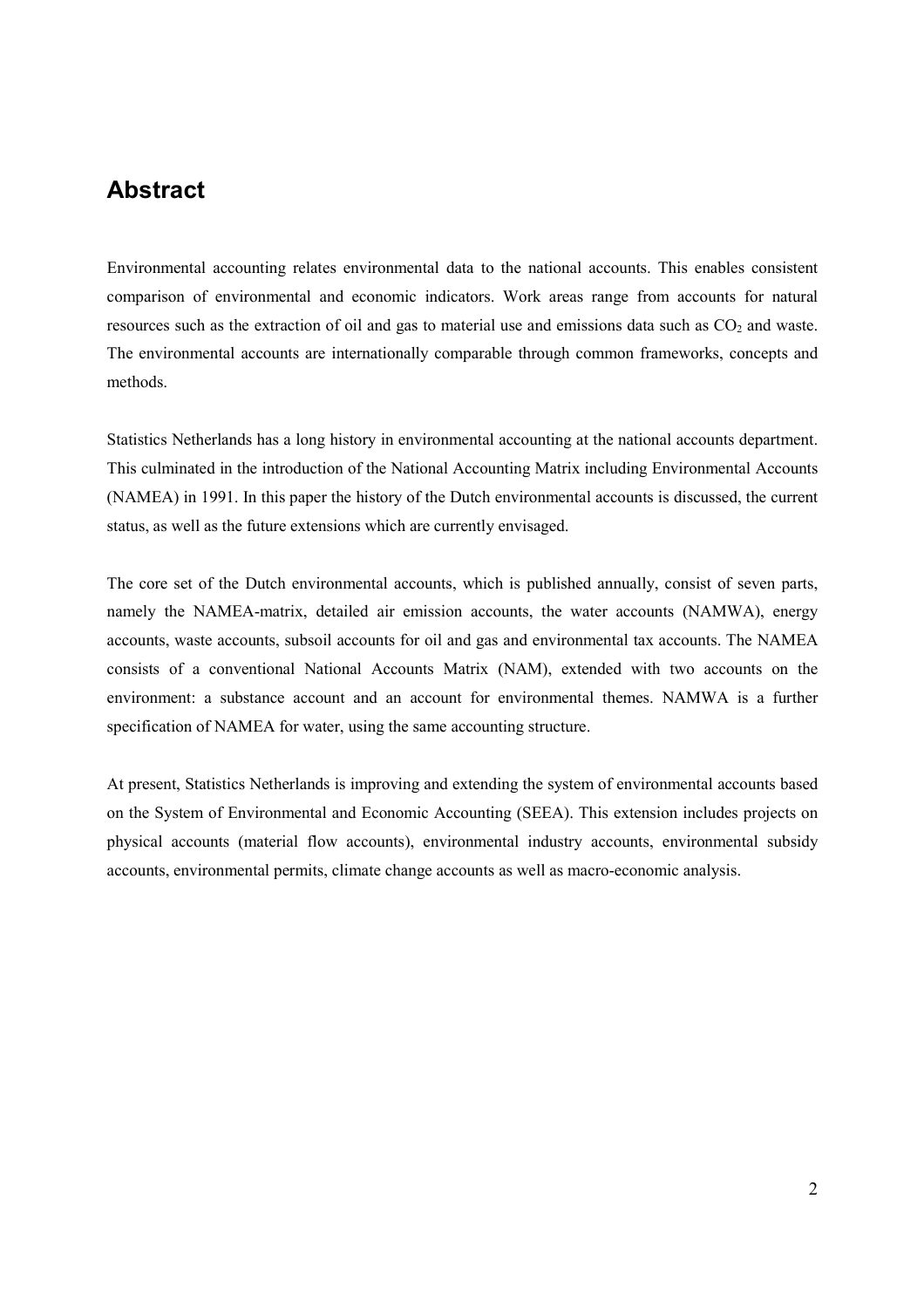# **Contents**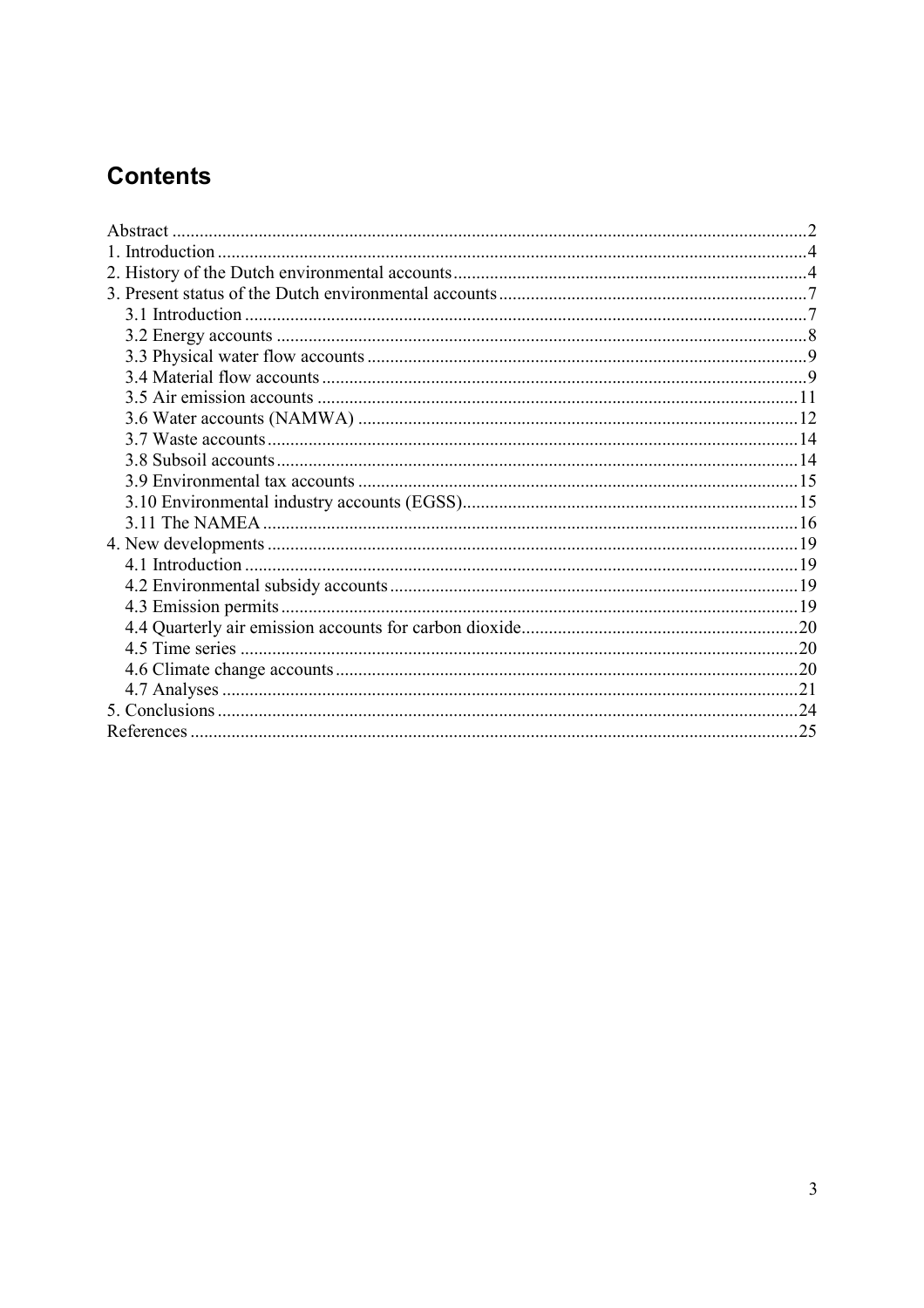## **1. Introduction**

Environmental accounting integrates environmental data with the national accounts. Accordingly, environmental data can be directly compared with macro-economic indicators such as GDP. Work areas range from accounts for natural resources such as the extraction of oil and gas to material use and emissions data such as  $CO<sub>2</sub>$  and waste. The environmental accounts are internationally comparable through common frameworks, concepts and methods.

Environmental accounting has a long history of international coordination culminating in the System of Integrated Environmental and Economic Accounting (SEEA, 2003). The SEEA handbook was produced to provide an overview of a variety of environmental accounts. In 2005 the *UN Committee of Experts on Environmental-Economic Accounting* (UNCEEA) was established. The main objectives of this committee are to elevate the system of environmental accounts to an international statistical standard and to advance the implementation of SEEA in all countries. In Europe, Eurostat has indicated to give high priority to the further development of the environmental accounts (Eurostat, 2005). On the national level there is also much interest in the environmental accounts, as environmental institutes and ministries use this data for environmental-economic analysis and policy development.

Since initial work in the early 1990s, Statistics Netherlands has gradually extended the Dutch system of environmental accounts. This paper provides an overview of the current status of the environmental accounts in the Netherlands and new developments in this area. This paper proceeds as follows. In Chapter 2 the history of environmental accounting in the Netherlands is discussed. Chapter 3 further elaborates on the current status of the Dutch environmental accounts. In Chapter 4 a summary is presented of new projects that are currently under way. Finally, conclusions are drawn in Chapter 5.

## **2. History of the Dutch environmental accounts**

In 1991 an illustrative NAMEA (National accounting matrix including environmental accounts) was presented for the first time (De Boo, Bosch, Gorter and Keuning, 1993), according to the conceptual design by Keuning (1993). The original design contained a complete system of national flow accounts, including a full set of income distribution and use accounts, accumulation accounts and changes in balance sheet accounts. At a conceptual level, not only emissions of pollutants and extraction of natural resources are represented, but also their effects.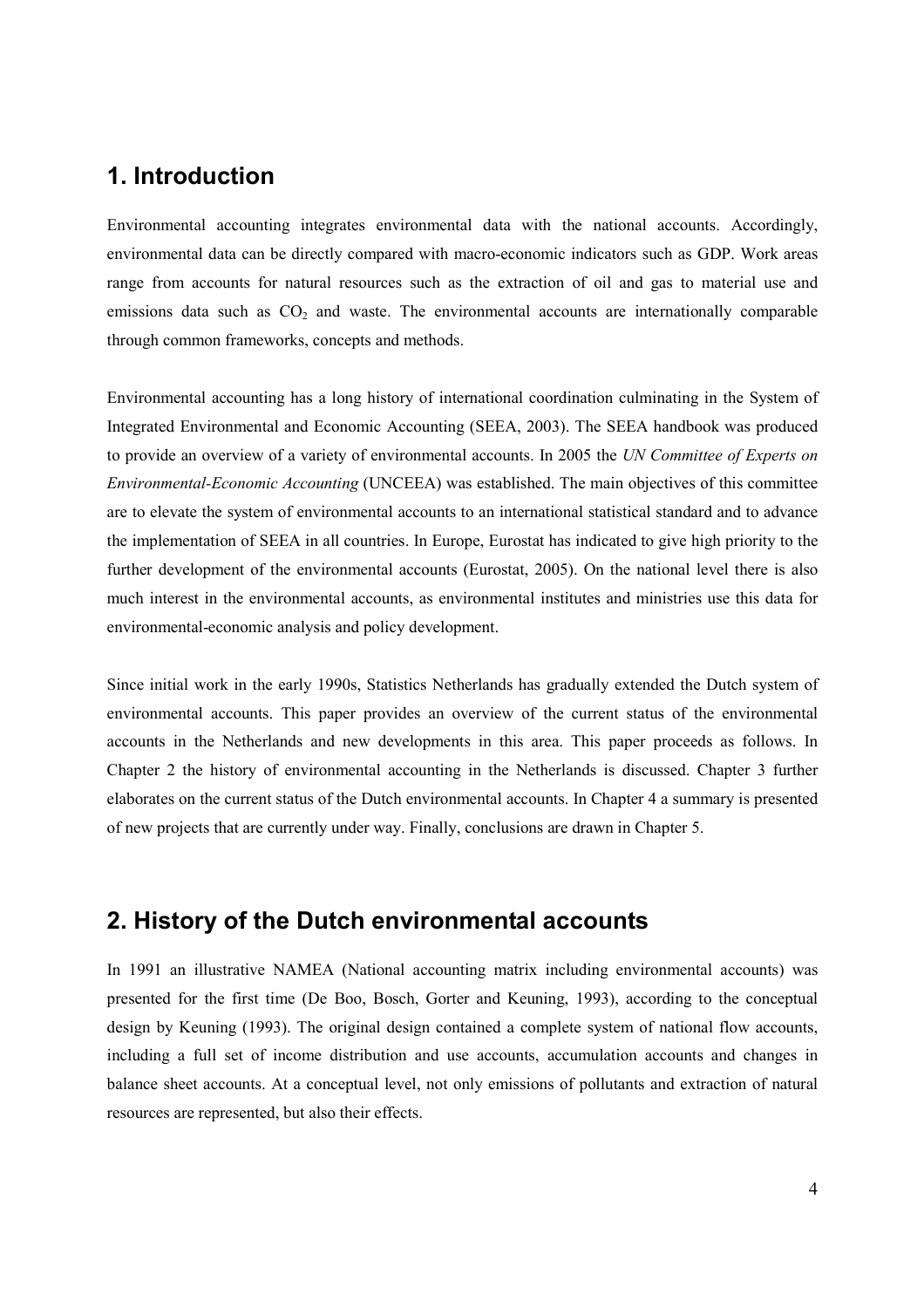A distinction was made between effects of current emissions that are absorbed in the current period (noise, stench, etc.), current effects of emissions in the past (e.g. leakage from a garbage dump), net capital losses due to natural causes (e.g. a severe drought), referable damage - to economic assets and to other, natural assets - due to environmental effects, and non-referable degradation to non-economic, natural assets. All these transactions were summarized in additional balancing items, culminating in a new total for the changes in net worth.

Soon, it became clear that insufficient data were available for an immediate operationalization of this conceptual framework. For that reason, it was decided to compile a more modest pilot-NAMEA, making use of the work done at the Dutch Ministry of Housing, Spatial planning and the Environment (1989). This Ministry had developed a so-called national environment policy plan, in which a number of environmental themes were distinguished. For each of these themes a single indicator had been designed, by weighing together the emissions that contributed to each theme (Adriaanse, 1993). The conversion of emissions into theme equivalents was based on the expected contribution of each polluting substance to a particular environmental theme. By the time the first NAMEA was compiled, this environment policy plan had been approved by Dutch Parliament. In 1993, the first NAMEA became available (De Haan, Keuning and Bosch, 1994), and the present NAMEAs largely maintained this format (see for example De Haan and Keuning, 1996).

Statistics Netherlands has published detailed NAMEAs for the years 1990 to 2005 (for the most recent NAMEA see CBS, 2008a). In these NAMEAs, the following themes are considered: the greenhouse effect, ozone layer depletion, acidification, eutrophication, solid waste, wastewater and the exploration of crude oil and natural gas.

During the 1990s and the early 2000s, a number of pilot projects were performed to extend the system of environmental accounts. Following a pilot project in 1997, the Dutch system of environmental accounts was extended in 2002 with the National Accounting Matrix including Water Accounts (NAMWA). Other pilot projects have focussed on energy (Verduin, 2000), land use (Leurs and van Dalen, 1998), subsoil accounts (Van den Berg and van de Ven, 2001), dispersion of toxic substances (Segers et al., 2000), material flow accounts (Konijn et al., 1995, 1997) and environmental taxes (De Haan, 2004).

In 2004 new resources became available at Statistics Netherlands to further expand the environmental accounts. Between 2004 and 2007 energy accounts, environmental tax accounts, subsoil accounts for oil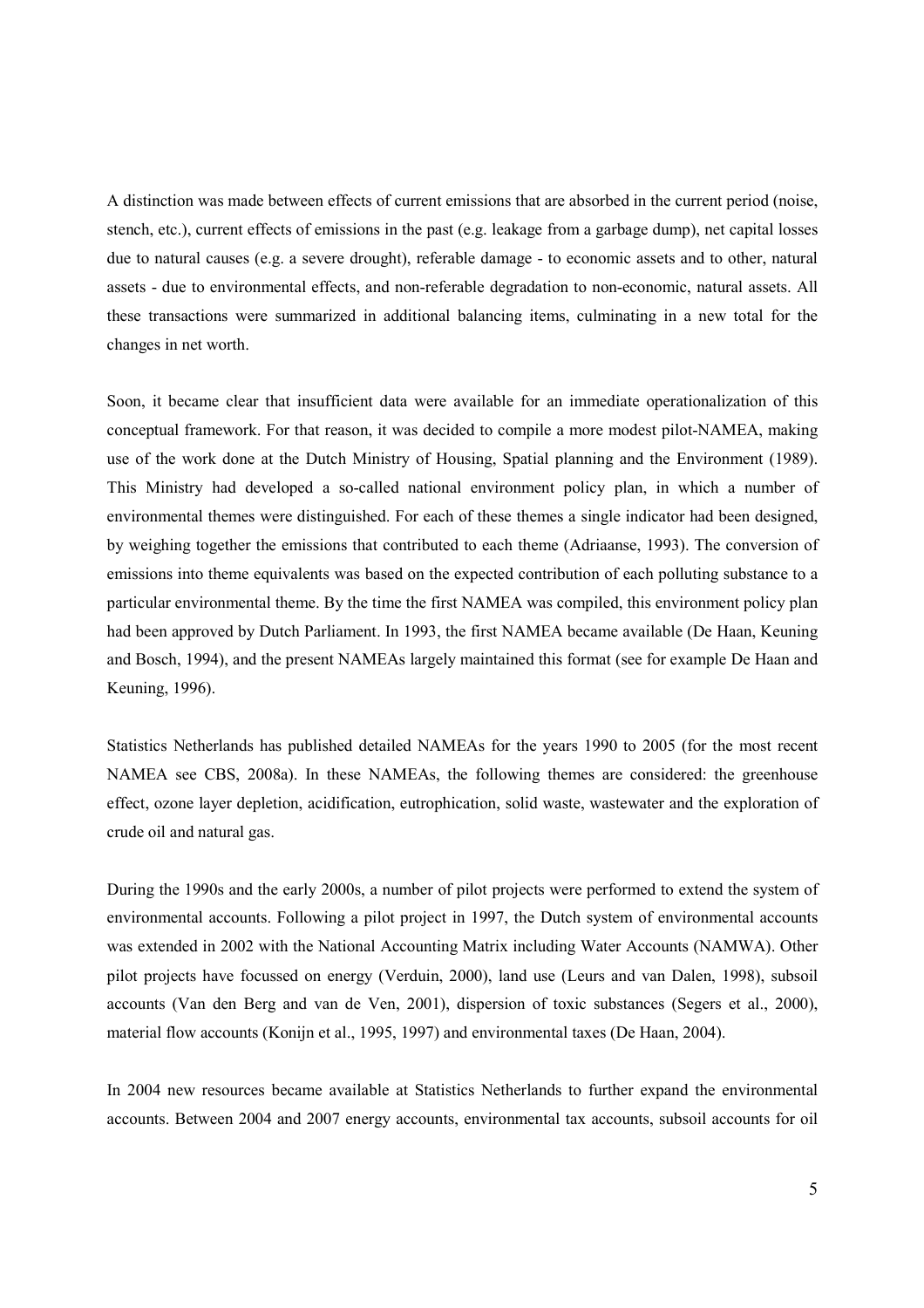and gas, physical water accounts en waste accounts were developed and implemented, while the air emission accounts and the water emission accounts were further extended. In 2006 the first electronic publication for the environmental accounts was published, which now appears annually. In 2010 the publication will appear for the fist time in English. In 2007 the first modules of the environmental accounts were published on Stat Line, the electronic database for Statistics Netherlands that is available to the public.

In 2009 a programme for the advance of new statistics with regard to sustainable development was initiated. In cooperation with the institutes for economic, social and environmental development and policy makers, new statistics will be developed to answer all kind of relevant social, economic and environmental questions. Within this scope also new projects in de area of environmental accounting were started. These projects are discussed in chapter 4.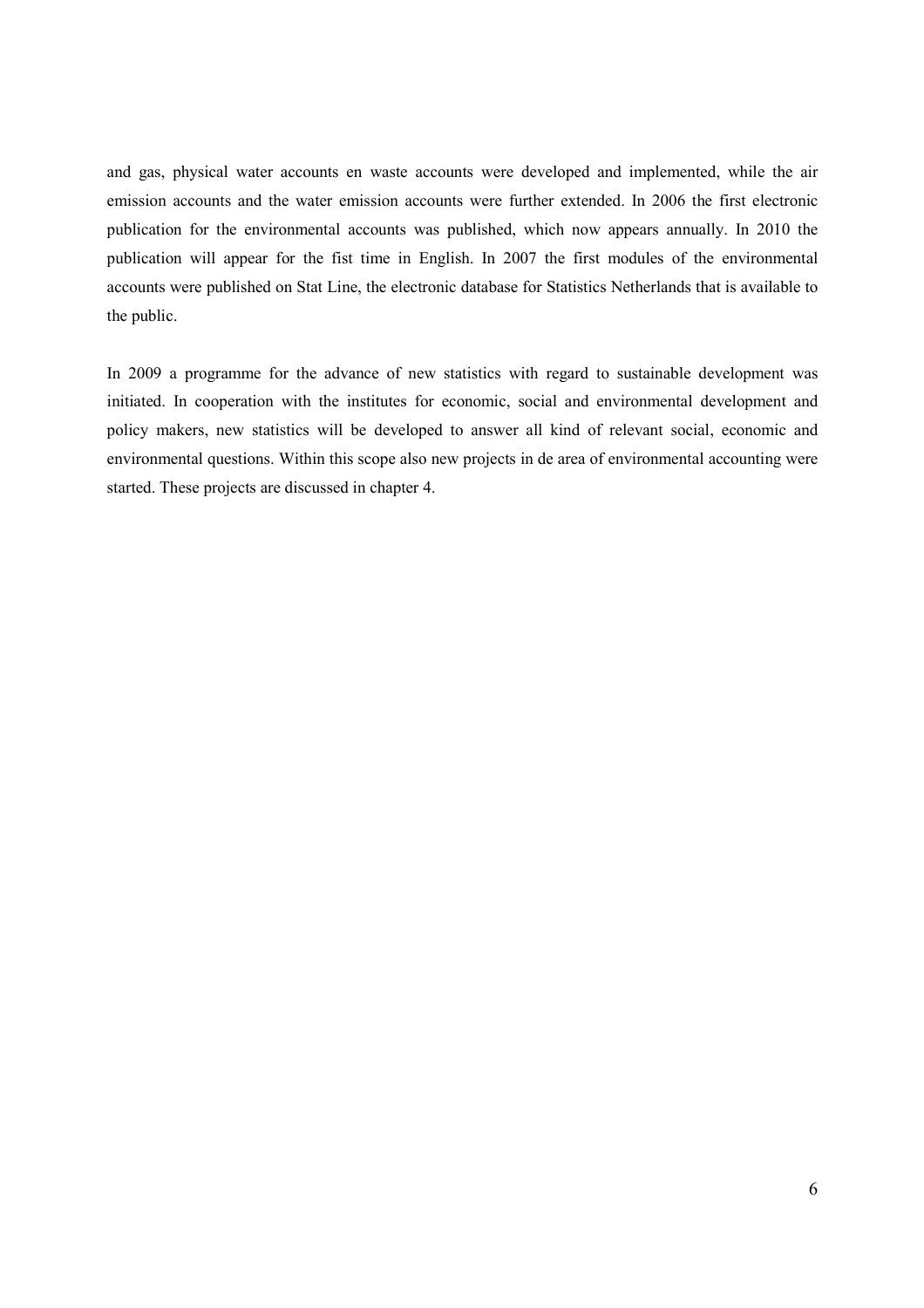## **3. Present status of the Dutch environmental accounts**

### *3.1 Introduction*

Table 3.1 gives an overview of the different environmental accounts developed at Statistics Netherlands. Some of these components are already implemented, others are still being developed. They are discussed in more detail below.

**Table 1:** Overview of the different environmental accounts in the Netherlands, implemented and under development.

|                                               | Implemented  | Work in progress |
|-----------------------------------------------|--------------|------------------|
| <b>Physical flow accounts</b>                 |              |                  |
| Energy acounts                                | $\mathbf{x}$ |                  |
| Physical water accounts                       | $\mathbf{x}$ |                  |
| Material flow accounts                        | $\mathbf{x}$ |                  |
| Air emission accounts                         | $\mathbf{x}$ |                  |
| Water emission acounts                        | X            |                  |
| Waste accounts                                | $\mathbf X$  |                  |
| Nutrient (N and P) accounts                   | $\mathbf{X}$ |                  |
| <b>Asset accounts</b>                         |              |                  |
| Subsoil accounts for oil and gas              | X            |                  |
| <b>Monetary accounts</b>                      |              |                  |
| Environmental tax accounts                    | $\mathbf{X}$ |                  |
| Environmental protection expenditure accounts | X            | X                |
| Environmental subsidy accounts                |              | X                |
| Environmental industry accounts               | X            |                  |
| <b>Emission</b> permits                       | $\mathbf X$  | X                |
| Other                                         |              |                  |
| Climate change accounts                       |              | X                |
| Short term CO <sub>2</sub> emissions accounts |              | X                |
| Environmental accounts for households         |              | X                |
| Time series                                   |              | X                |
| Accounts for adaptation expenditure           |              | X                |
| Analyses                                      | X            | X                |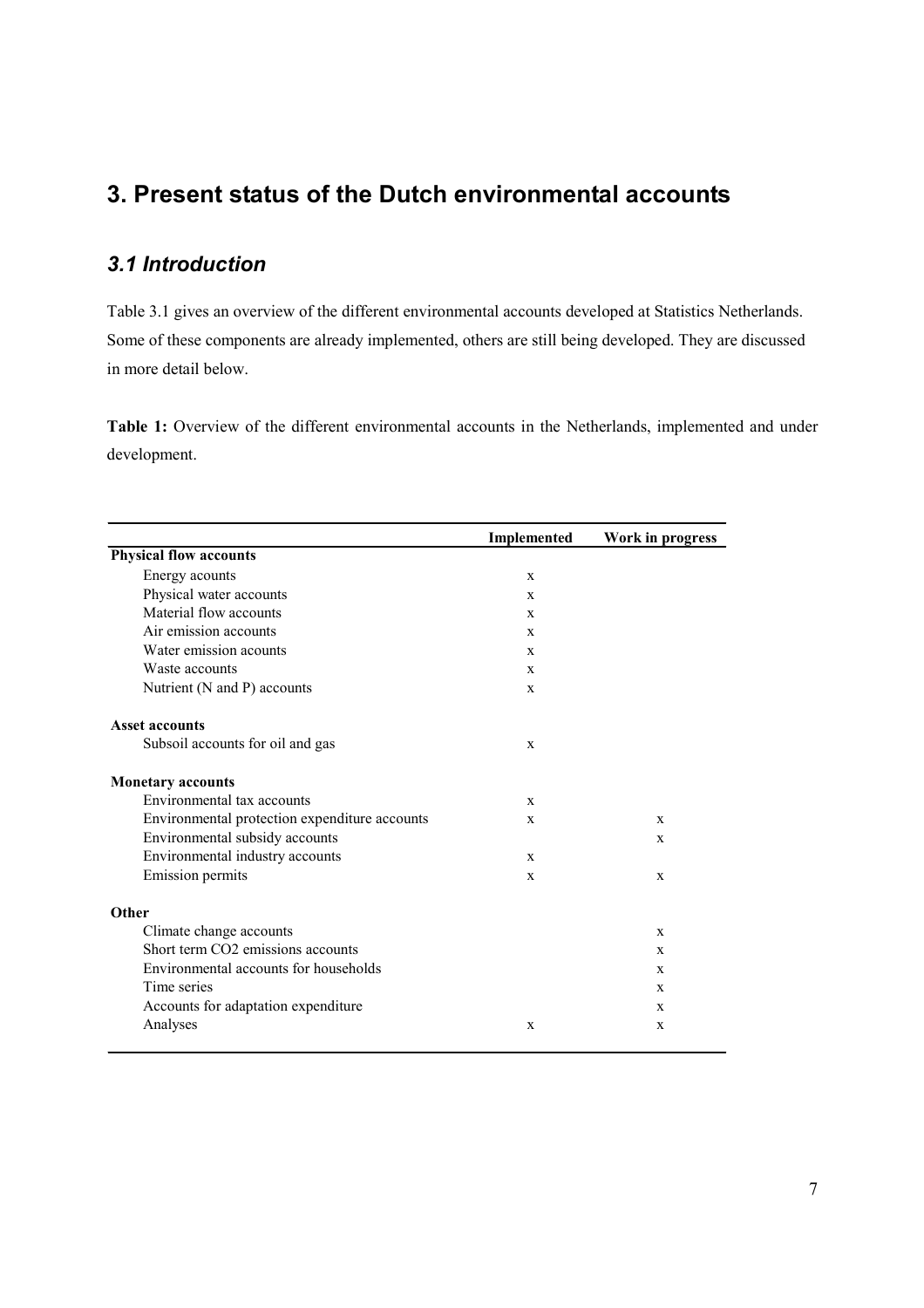#### *3.2 Energy accounts*

Traditionally, most countries compile two kinds of statistics for energy. First of all, *energy balances* provide, in the form of energy flow tables, a complete overview of the physical production and consumption of energy on a national level. On a detailed level the receipts, the aim of use and the total deliverance of the energy source is recorded by industry and by energy source. Secondly, countries compile *National accounts*, which among others record all monetary flows associated with energy (production of energy, intermediate use by industries, final use by households, imports, exports, etc.). Ideally, data from the physical energy statistics (energy balances) should be consistent with the monetary data from the National accounts. However, there are two main reasons why this is not the case. First of all, differences in classifications and definitions make a direct comparison between the two data sets impossible. The most important difference is that the energy balances record all energy flows for the national territory, whereas the national accounts provide information for all energy flows related to the national economy. Secondly, the source information for these two statistics usually originate from two different and separate data flows. This causes all kinds of inconsistencies, for example because of differences in the sample size of the underlying survey, up scaling factors, consistency procedures etc.

In order to circumvent these problems the so-called *energy accounts* have been developed. The energy accounts represent a consistent framework in which energy data, both in monetary and physical terms, have been integrated into the national accounting framework. The supply and use tables, part of the system of National Accounts, provide an overall accounting structure for the energy accounts in values and quantities. The energy accounts provide a complete overview of the supply and use of energy commodities in the Dutch economy. Data are presented for 58 industries, households, stock changes and imports and exports.

At Statistics Netherlands, two types of physical energy accounts are compiled, namely the gross en net energy accounts (Schenau, 2008). The gross energy flow accounts show all energy flows that occur within the economy and between the economy and the rest of the world. The gross energy flow accounts, however, have an important disadvantage. When you want to aggregate data by industry or by energy carrier the totals will be subject to double counting. When primary energy sources are converted into secondary energy sources, for example the conversion of coal into electricity, some energy products are double counted with respect to the total energy use or total energy production of industries or the whole economy.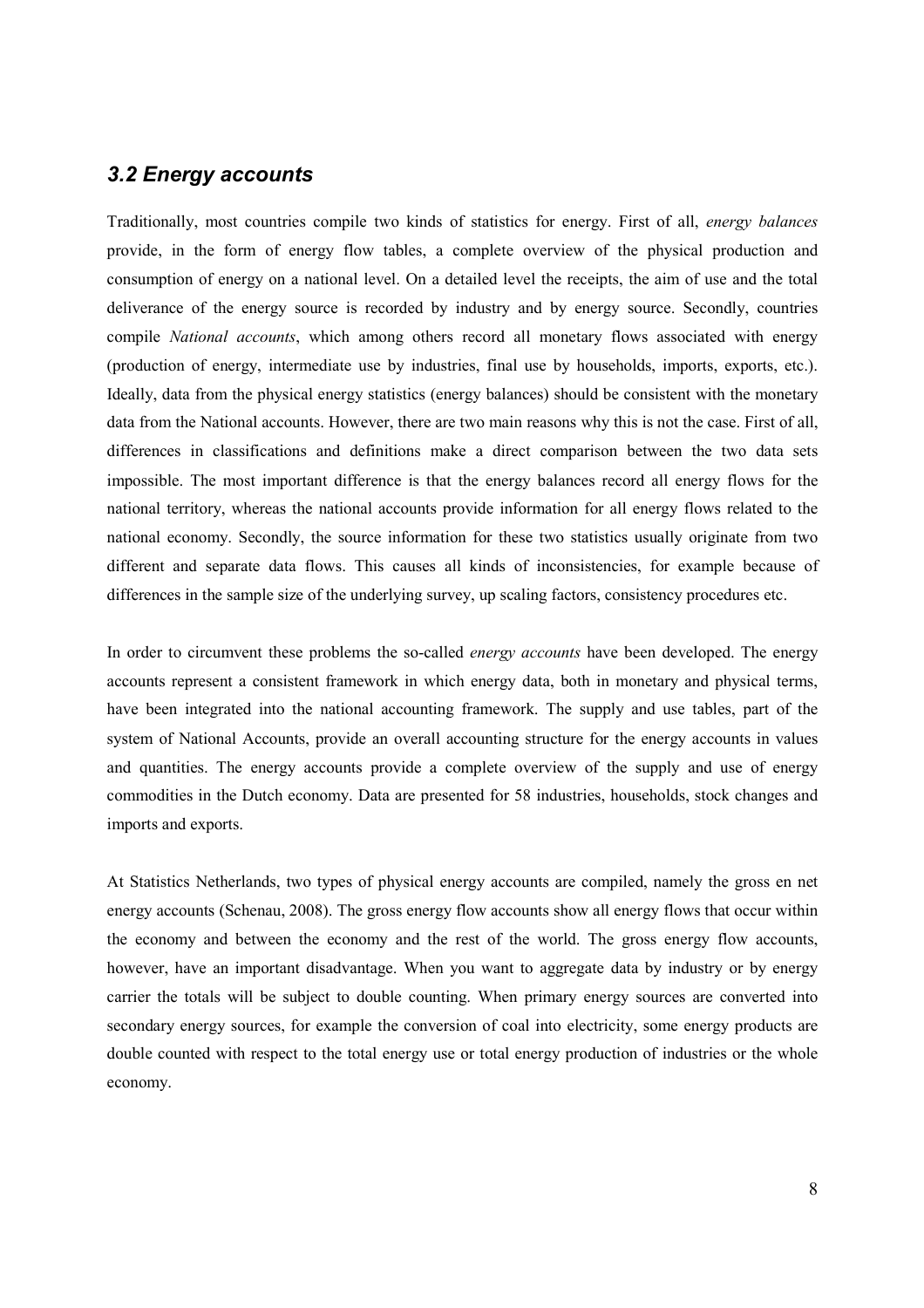One way of solving the problem of double counting is to compile net accounts where only energy "entering" the economy (imports and extraction) and energy "leaving" the economy (exports, energy used for final purposes and energy losses upon conversion processes) are recorded. The supply table of the net energy flow accounts shows by row the different energy products that are extracted within a country, are supplied from the rest of the world (imports) and the inventory changes. The use table shows by row the different energy products that is actually consumed for final purposes (final use of energy plus energy losses due to conversions) and supplied to the rest of the world (exports). The net energy flow accounts are most suitable for analytical purposes. They can easily be combined with monetary data from the National accounts to determine the energy intensity or the energy productivity of the economy or an industry. In addition, the data from net energy can be used for IO-analyses and decomposition analyses.

#### *3.3 Physical water flow accounts*

The physical water flow accounts show the quantitative economic production and use of ground, surface and tap water. In previous years the water accounts were compiled using data from the National Water Survey conducted by Statistics Netherlands once every five years. The most recent survey was conducted over 2001. This survey comprised business level data on water use by industry, mining and electricity companies. However, this survey has been stopped and therefore it was necessary to investigate alternative data sources and their potential for the compilation of the water balance.

For 2004 and onwards the annual environmental reports by enterprises have been used for compiling the water balances (CBS, 2006a). These reports include a brief section on used water quantities divided into tap water, ground water and surface water. In combination with other data sources (water use by agriculture, monetary data from national accounts, information from the water producers) complete water accounts are made annually. In addition, a distinction is made between ground and surface water for cooling purposes and non-cooling purposes. In 2010 also water use for different rivers basins will be calculated.

#### *3.4 Material flow accounts*

The SEEA introduces three physical accounts that cover all material flows in the economy: Physical Supply and Use Tables (PSUT), Physical Input-Output Tables (PIOT) and Material Flows Accounts (MFA). The former two are similar to the monetary supply and use tables (SUT) and input-output tables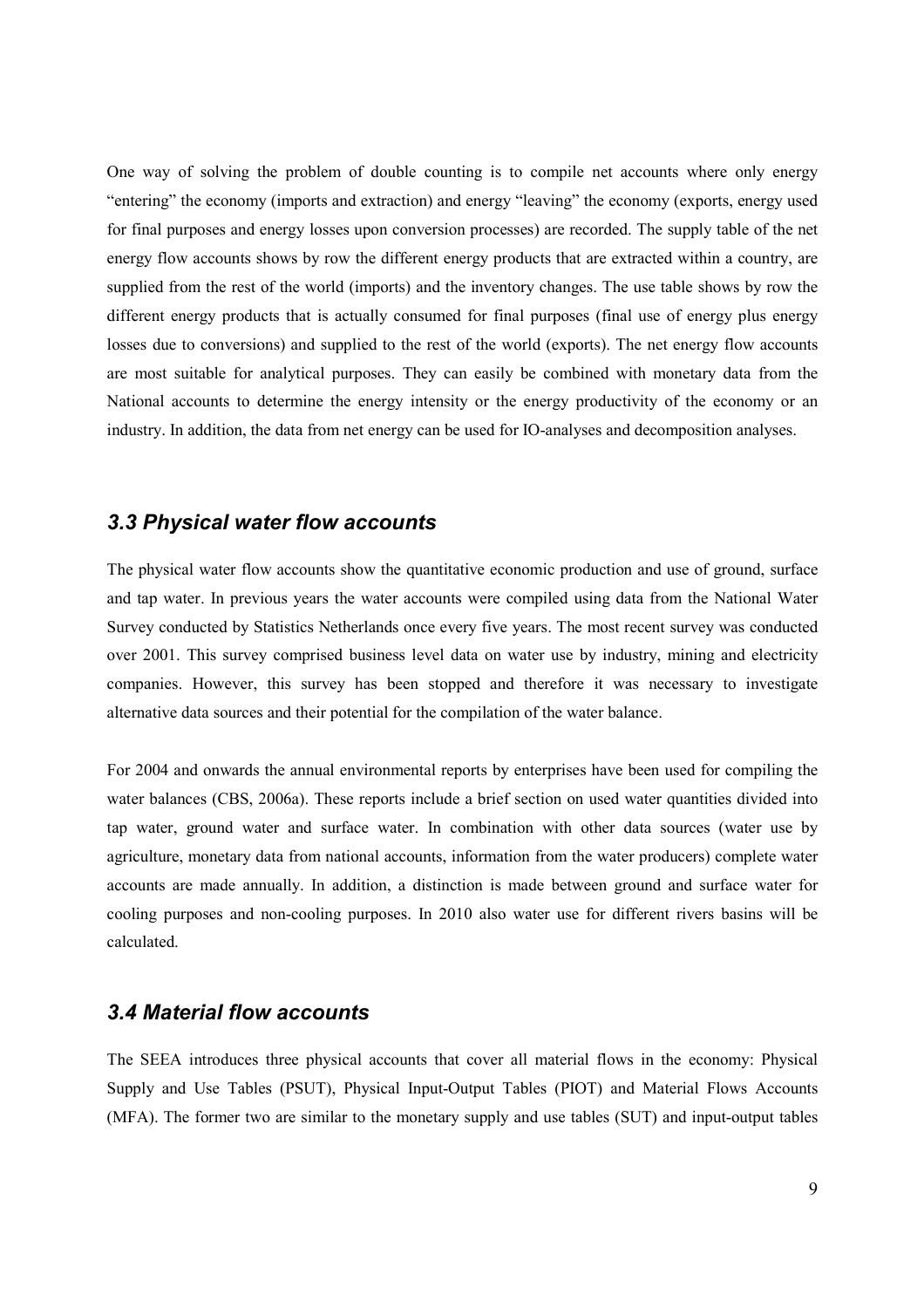except that the tables adhere to physical balances rather than monetary balances. They therefore contain all materials that are extracted or emitted from/to the environment. They also include the physical flows of products in the economy, including recycling and packaging products (Konijn et al., 1995; Konijn et al., 1997; Hoekstra, 2005; and Hoekstra and van den Bergh, 2006).

The economic production and consumption activities that are related to material flows may negatively effect on the environment. Negative environmental effects can occur at the time of extraction, processing, consumption and final disposal of materials. Material flow accounts give a coherent overview of how materials flow through an economy. Economy-wide MFAcc record the physical (in tonnes) material input and output of an economy, including input from the national environment, output to the environment and the physical amounts of import and export. The environmental pressure caused by material flows differs according to the type of material. In order to show links between material flows and environmental problems it is essential to monitor a differentiation of types of materials. Also, although absolute levels of material flows can be interesting, especially changes over time provide useful information. Changes in time of material flows in relation to economic developments can be an important input to a strategy on sustainable development. Other policy relevant applications of the materials flow accounts are in the area of dematerialization and material substitution. Material flow accounts are one of the priority areas recommended for harmonised reporting in the EU.

In 2008 Statistics Netherlands conducted a pilot study on MFAcc (CBS, 2008c). At the end of 2008, Dutch material flow accounts for 2004 were compiled. These MFAcc are set up according to the Eurostat guidelines (in the format of the Eurostat questionnaire) and the environmental accounting framework. However, the information on a single year will not answer many questions with regard to environmental problems related to material use. To answer questions on dematerialisation and material substitution it is necessary to consider a MFAcc time series. Therefore, in 2009 time series were compiled for 1996-2006.

A MFAcc time series can be the basis for many analytical applications. To increase the scope of analytical applications an estimate could be made of the material flows within an economy. Data on flows within the economy would open up the possibility to perform different kinds of IO analyses. With an IO analyses environmental impacts can be attributed to the consumption of different materials. In this way the environmental impacts of materials can be determined. Also, IO analyses make it possible to estimate foreign hidden flows that are involved by the production of imported products. Taking also the export into account the total domestic material requirement for consumption can be estimated. These and other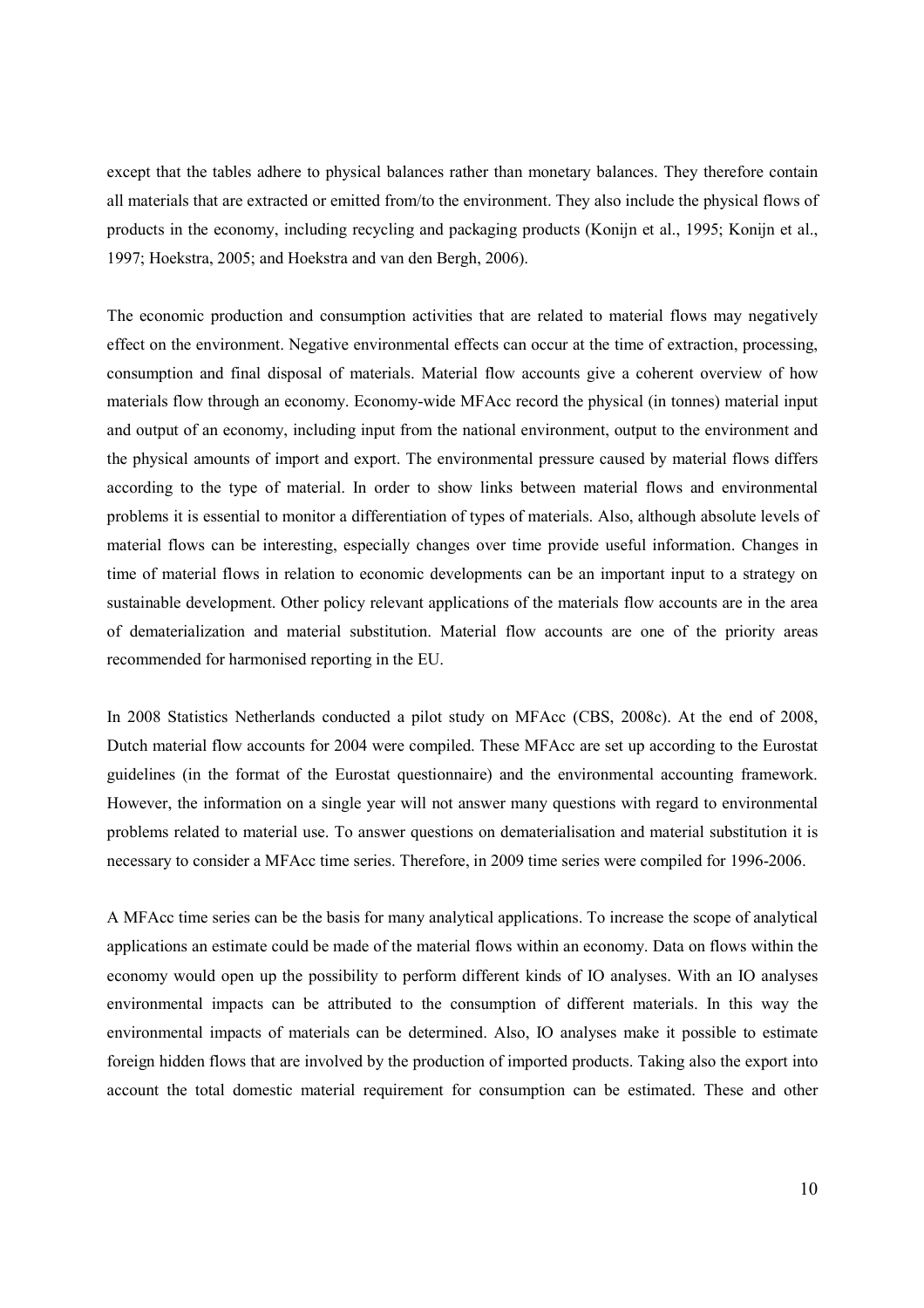applications of the MFAcc are very important to show policy makers the opportunities of MFA in decision making.

#### *3.5 Air emission accounts*

As yet, the most developed environmental accounts in the Netherlands are the air emission accounts. The air emission accounts show the origin and destination of air emissions of  $CO<sub>2</sub>$ ,  $CH<sub>4</sub>$ ,  $N<sub>2</sub>O$ ,  $CFKs$ , HFKs, NO<sub>3</sub>, SO<sub>2</sub>, NH<sub>3</sub>, NMVOS, CO and fine dust.

In the Netherlands air emissions are centrally recorded in a database called the Dutch Pollutant Emission Registration. Several institutes take part in the gathering of emission data and the composition of the database. A number of statistical sources are used to compute the emissions and to add more detail by specifying the data by branch of industry. Air emissions caused by stationary and mobile sources are recorded separately as for both sources a different methodology is followed. Physical data on the use of energy play a crucial role in the final estimations of the air emissions. In the case of stationary sources, Statistics Netherlands is responsible for the estimation of emission totals specified by industry classification. As the major part of air emissions are related to the combustion of fossil energy sources, the statistic on energy supply in the Netherlands is used to gross up the data which were originally measured at the polluting location.

There is an important difference in definition between the data from the emission inventory and the air emission accounts. The registration of emissions and energy is restricted to the area within the Dutch borders. However due to international transport activity part of emissions aboard are caused by Dutch residents. These emissions have to be taken into account following the rules of the National Accounts. Using several statistical sources on the purchase of fuels abroad, the distances travelled abroad, these emissions are composed and attributed to the responsible economic activity. From the results it turns out that 10 % of the  $CO_2$  emissions caused by Dutch residents are produced abroad. The difference between the emissions in the Netherlands and the emissions caused by the residents are made visible in a bridge table (Table 2).

Air emissions related to mobile sources are mainly based on transport statistics. For example in the case of road vehicles the emissions are modelled from data on the annual distance travelled by type of vehicle combined with specific use and technical data on the related amount of emissions. Still there is a strong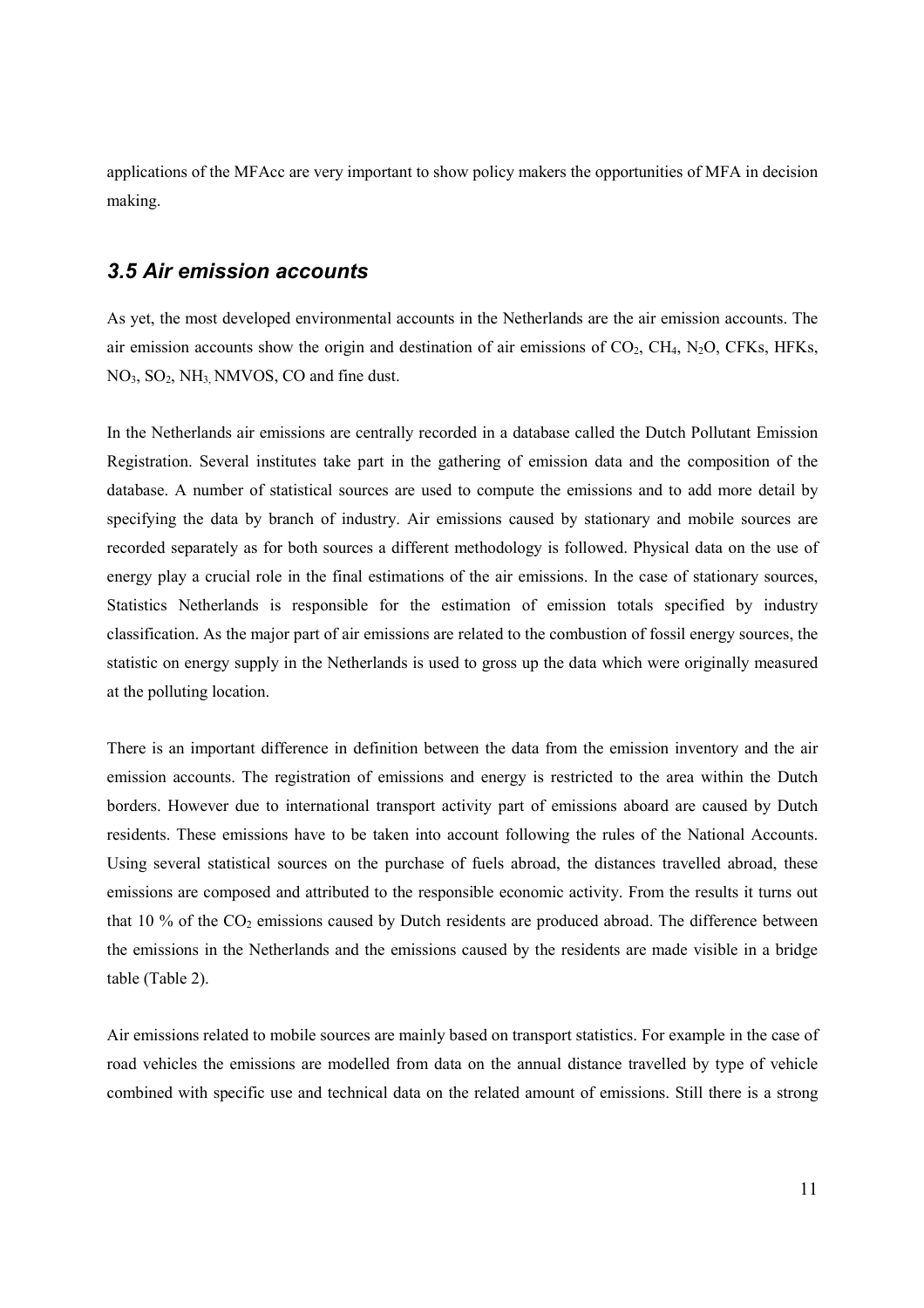relation with the energy statistics as the overall use of transport fuels is a result of the Dutch energy balance sheet.

A transport module was developed for the environmental accounts to allocate the air emissions from mobile sources to the different kind of industries and households. Mobile sources represent the different transport modes that generate emissions of a number of air emissions. In the transport module the energy use from mobile sources (road transport, water transport, air transport) is determined by distributing the total energy use over the industries and households. The emission factors for the different gasses are applied to the energy subdivision in order to be able to calculate the emissions from mobile sources. In the transport module, the emissions are calculated according to the definitions of the National Accounts. Therefore both the emissions produced within the national territory as emissions produced outside the national territory will be determined.

Table 2: Bridge table for CO<sub>2</sub> emissions in the Netherlands

|                                          |            | 2006   | 2007   | 2008   | $2009*$ |
|------------------------------------------|------------|--------|--------|--------|---------|
| Emissions by residents                   |            | 202050 | 204281 | 207436 | 202925  |
| Residents in the rest of the world       | $2=3+4+5$  | 24292  | 25761  | 25003  | 23639   |
| Transport by road                        | 3          | 6530   | 6867   | 6615   | 6466    |
| Air transport (incl. defence activities) | 4          | 13121  | 13377  | 12970  | 12241   |
| Water transport                          | 5          | 4642   | 5517   | 5418   | 4932    |
| Non-residents in the Netherlands         | $6=7+8+9$  | 6983   | 6276   | 6811   | 5805    |
| Transport by road                        | 7          | 1230   | 1315   | 1235   | 12.12   |
| Air transport                            | 8          | 320    | 327    | 315    | 291     |
| Water transport                          | 9          | 5433   | 4634   | 5261   | 4302    |
| Emissions in the Netherlands             | $10=1-2+6$ | 184741 | 184796 | 189245 | 185091  |

#### *3.6 Water accounts (NAMWA)*

Since a number of years, the demand for information about the economic value of water and the wider economic consequences of water policy and management has increased rapidly. In Europe, the introduction of the European Water Framework Directive (WFD) has given this demand an important impulse. The Water Framework Directive is one of the first European directives in the domain of water, which explicitly acknowledges the important role of economics in water policy and management. In order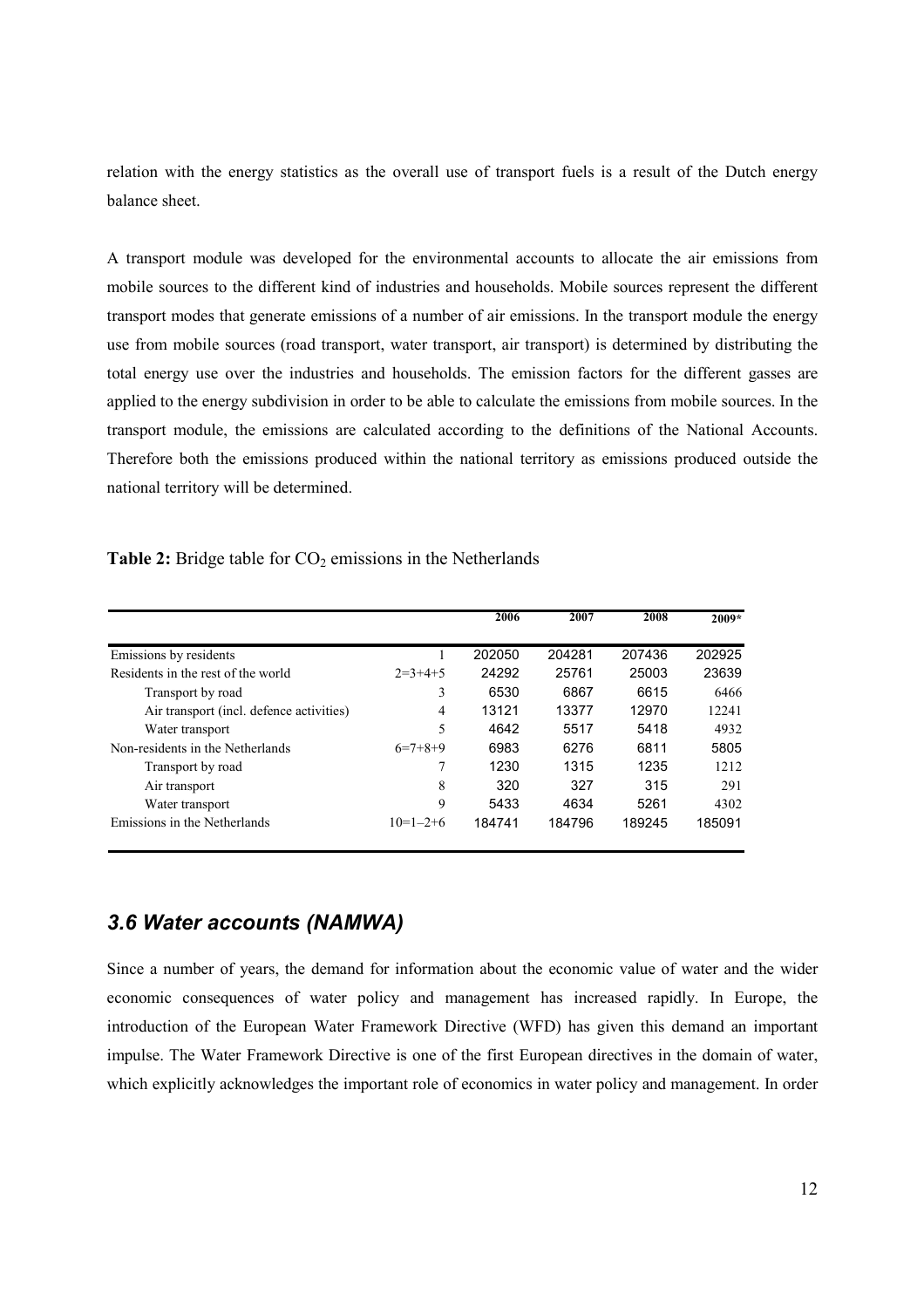to meet this growing demand, Statistics Netherlands has developed an integrated water economics information system called the National Accounting Matrix including Water Accounts (NAMWA).

Following a pilot project in 1997 (De Haan, 1997), the Dutch system of environmental accounts was extended in 2002 with the water accounts. Statistics Netherlands and the National Institute for Integrated Water Management and Wastewater Treatment (RIZA) are working together on the development of a new integrated river basin information system. NAMWA is a further specification of NAMEA for water, using the same accounting structure (Van der Veeren et al., 2004; Brouwer et al., 2005). The Dutch water accounts present information at the level of the four main river basin districts in the Netherlands: Meuse, Scheldt, Ems, Rhine-North, Rhine-West, Rhine-East and Rhine-Centre. The Dutch water accounts are published annually by Statistics Netherlands. RIZA uses the water accounts for making reports for the Water Framework Directive.

The NAMWA-matrix consists of 10 monetary accounts and 4 physical accounts. The first two physical accounts for the emission of substances and water extraction and discharge represent the flows. The third physical account for water extraction and discharge describes changes in stocks, while the fourth physical account for emissions describes the contribution of various substances to 'environmental themes' such as eutrophication or the dispersion of heavy metals in water.

By linking water and substance flows to economic flows and doing this systematically for a number of years, insight is gained into the (nature of the) relationship between our physical water systems and the economy. The integration of physical and economic information also allows the construction of integrated indicators. For instance, water use by various economic sectors can be related to the economic interests involved. It is this integration of water and economy at river basin level, which makes NAMWA an important information tool to support policy and decision-making in the field of integrated water management as advocated by the WFD. By linking information about the physical pressures exerted on the water system by economic agents and the associated economic interests, NAMWA enables policy makers and water managers at national and river basin scale in a consistent way to assess the necessary measures to reduce these pressures and meet the environmental objectives in the WFD in an integrated way. NAMWA offers opportunities to analyse the trade-offs between environmental goals and the economic interests involved at the relevant level of analysis, i.e. river basins.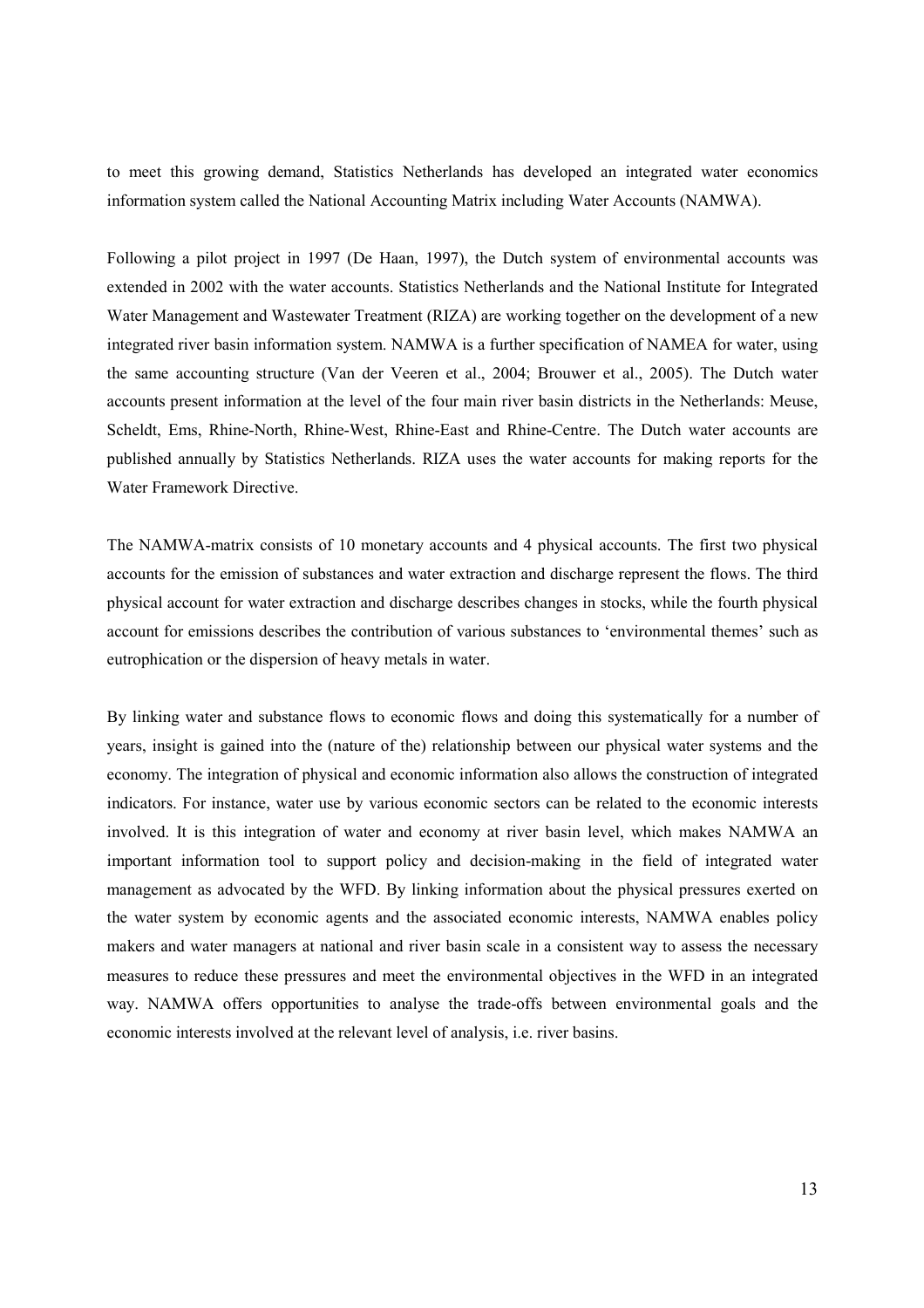#### *3.7 Waste accounts*

Solid waste contributes to a range of environmental problems and therefore the composition of waste accounts is relevant. In 2004 Statistics Netherlands extended and improved the waste accounts (Delahaye, 2004). Several improvements in the coverage of waste flows were made. Firstly, the number of reported NACE categories increase from about 40 to about 60. Secondly, about 70 different waste types, divided in hazardous and non-hazardous waste, are distinguished. The categorization of waste types is according to the recently implemented European Waste Statistic Regulation. This harmonized waste categorization facilitates comparisons between countries. Thirdly, another main extension to the current waste accounts is the implementation of cross-boundary waste flows, i.e. the import and export of waste. Fourthly, a distinction between waste without (waste residuals) and waste with an economic value for the generator (waste products) is made. Finally, recycled waste is considered. As a result complete supply and use tables, thus including recycled waste, are presented in the environmental accounts.

### *3.8 Subsoil accounts*

According to the 1995 ESA, subsoil assets (AN.212) are defined as proven reserves of mineral deposits located on or below the earth's surface that are economically exploitable given current technology and relative prices. In the absence of market prices, the value of the reserves usually has to be determined by the present value of expected net returns resulting from the commercial exploitation of those assets.

Statistics Netherlands annually compiles the physical and monetary balance sheets for oil and gas reserves in the Netherlands (Veldhuizen et al,, 2008). Physical balance sheets were compiled based on the yearly reports 'Oil and gas in the Netherlands' by the Netherlands Ministry of Economic Affairs. Furthermore a physical scenario was developed to estimate future extractions from oil and gas reserves. This extraction scenario was used to calculate the monetary values for the monetary balance sheets.

The monetary values of oil and gas reserves in the Netherlands were calculated by using the net present value method to discount expected future income of oil and gas. The real discount rate was set at 4 percent. Future income was estimated based on a 3-years average resource rent and the physical scenario of future extractions. The resource rent was calculated by subtracting the user cost of produced capital from the gross operating surplus in the industry branch 'extraction of crude petroleum and natural gas'.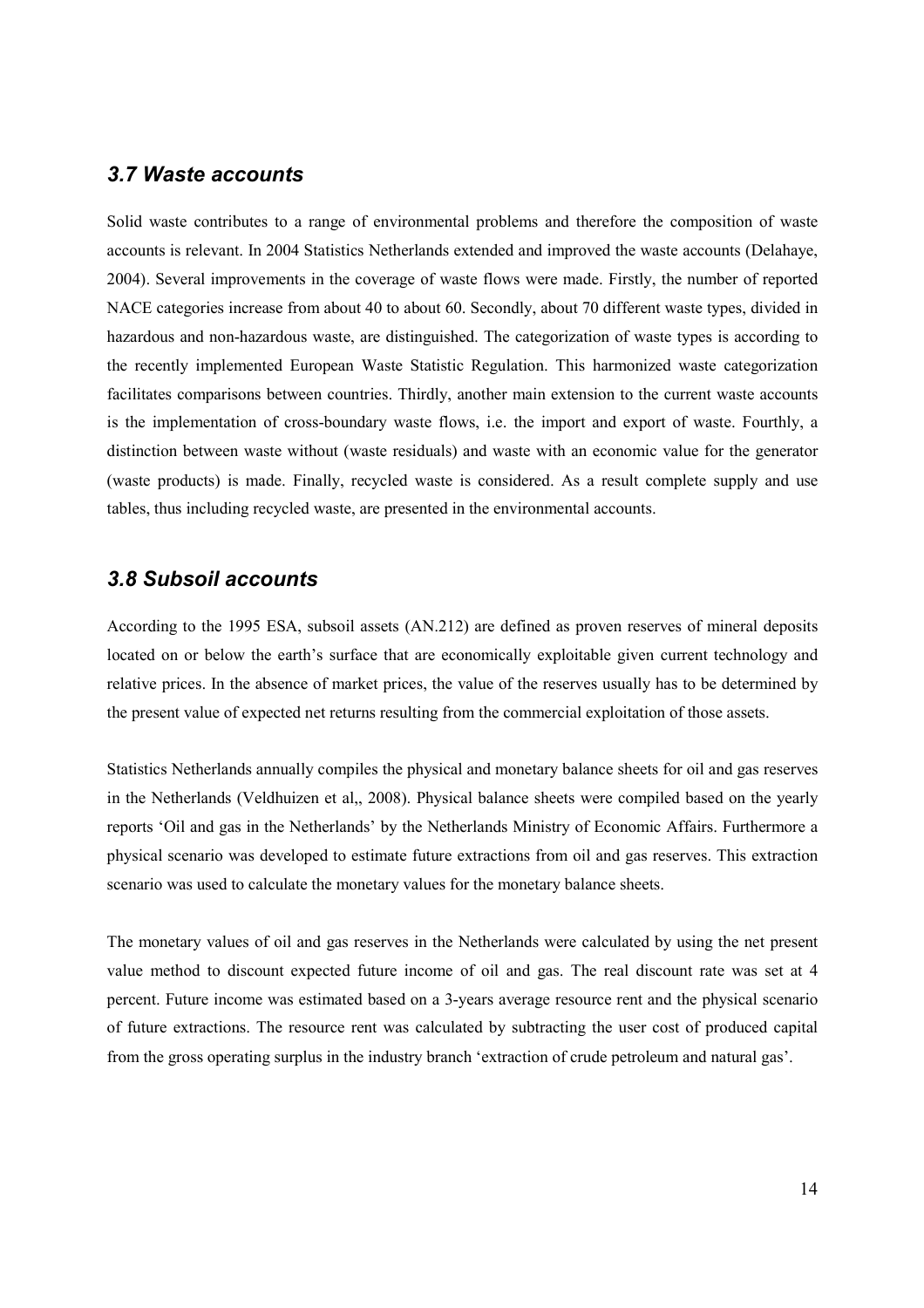The lifelength of the remaining gas reserves in the Netherlands is around 20 years at the current rate of extraction of around 70 billion Sm<sup>3</sup> each year, assuming no new discoveries. The lifelength of oil reserves in 2005 has been estimated at around 24 years. The results also showed that the monetary value of natural gas reserves in the Netherlands has increased with nearly 60 percent (or 36 billion euro) due to price changes in the period between 1990 and 2005, whereas the physical reserves have decreased with nearly 43 percent (or  $1169$  billion Sm<sup>3</sup>). This finding demonstrates the importance of presenting physical and monetary balance sheets at the same time.

#### *3.9 Environmental tax accounts*

The environmental taxes accounts identify taxes in the National Accounts that are related to the environment, using the definition and criteria set by the OECD and Eurostat. The tax revenues are classified by category (energy, transport, pollution and resource taxes) and also by industry/final use and environmental domain. In the Netherlands, environmental taxes can be directly obtained from the National Accounts.

#### *3.10 Environmental industry accounts (EGSS)*

In order to reduce environmental pressure, environmental measures become more and more stringent. The consequences of environmental measures and environmental concerns for the economy show a large interest by policymakers. On the one hand this interest focuses on the financial burden on the polluting sectors which have to invest in pollution abatement control. On the other hand they want information on the new growth sector consisting of enterprises which produce goods and services to measure, prevent, limit, minimise or correct environmental damage – the so called Environmental Goods and Services Sector (EGSS). These two aspects are often referred to as the *demand and supply side* of the 'environmental market'.

On the *demand side* Statistics Netherlands already collects extensive (but not complete) data on environmental protection expenditure. However, no clear picture exists of the *supply side* of the Environmental Goods and Services Sector. In order to draw such a picture data are needed on the size (in terms of employment, production and value added), the structure and the competitiveness of EGSS. These data would describe the economic significance of the sector.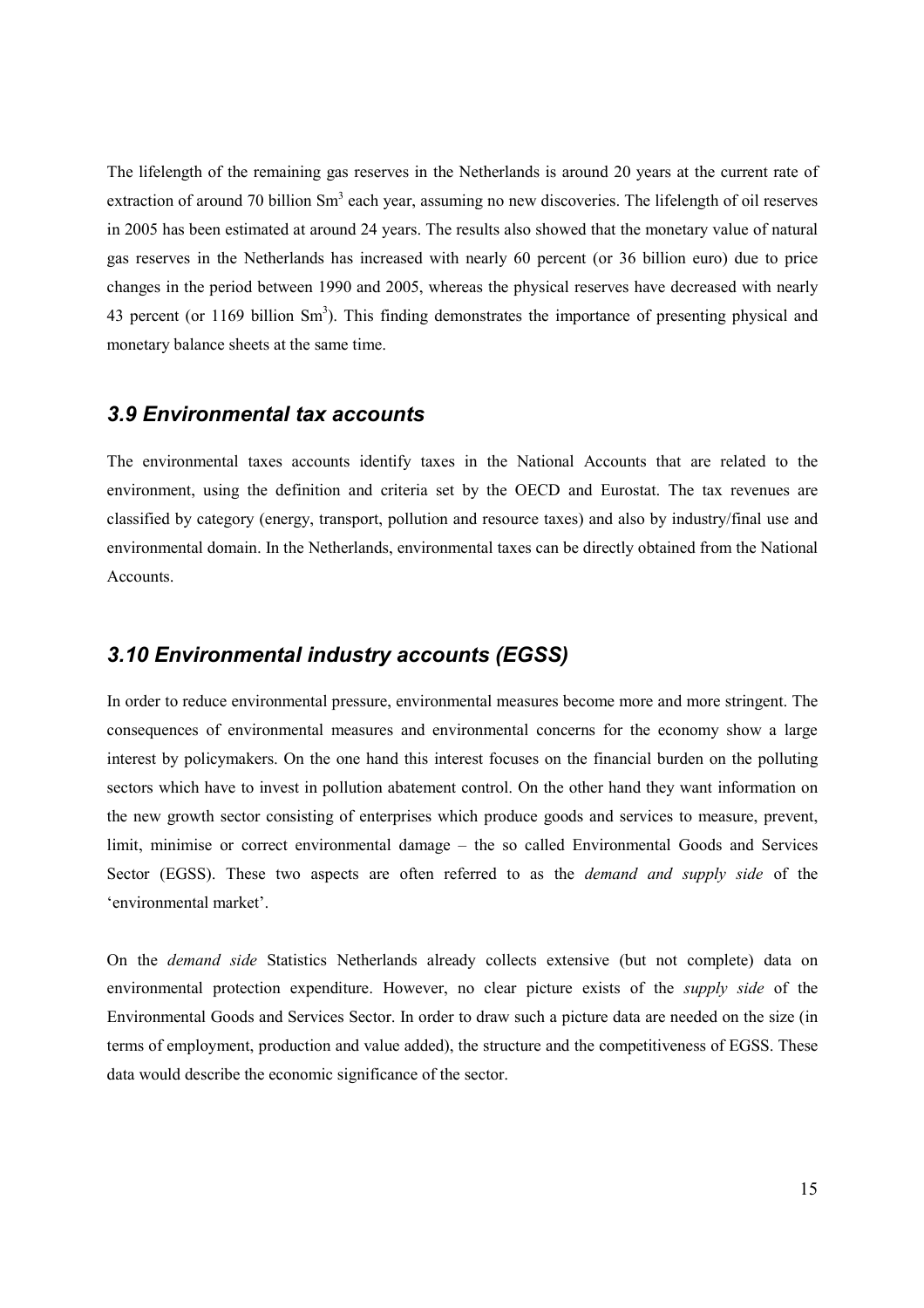In 2006 Statistics Netherlands finalised a pilot study on the EGSS (CBS, 2006b). In this pilot study Statistics Netherlands only focused on activities belonging to the group Environmental Protection. The first results showed that the environmental goods and services industry in the Netherlands accounts for 1,4 percent of total employment. In 2008, a second project was done where the activities belonging to the group Resource Management were explored (CBS, 2008b). In this pilot study, Statistics Netherlands collected data and constructed the best available methods to gather information on resource management activities. These two pilot studies together form the basic tools for filling in the standard tables on EGSS.

In these two pilot studies the methods and concept of the EGSS statistic were determined. To answer the research question if and to what extent "the Environmental Goods and Services Sector is booming", one needs a time series of the statistic. This time series has been constructed in 2009. The experience in the field of EGSS has learned that constructing the EGSS statistic is very labour intensive. Reliable statistics are very much dependent on labour input. Statistics Netherlands intends to explore the EGSS market in depth at micro-level. More time should be devoted in finding companies falling within the definition of the EGSS market. Simultaneously constructing time series and study the EGSS market at company level will result in a consistent framework that will be suitable to answer the research questions.

#### *3.11 The NAMEA*

The NAMEA consists of a conventional National Accounts Matrix (NAM), extended with two accounts on the environment: a substance account and an account for environmental themes (De Haan, 2004). These accounts do not express transactions in monetary terms but include information on the environmental pressures as they are observed in reality: that is, in physical units. The pollution caused by producers and consumers is shown, as well as the balance of cross-border pollution from and to the rest of the world. For the greenhouse effect and the ozone layer depletion only the pressure on the global environment is shown.

In addition to the environmental accounts, the other accounts in the NAMEA contain, in an aggregated form, the usual transactions of the NAM. However, in a number of cases, the receipts and outlays with a typical 'environmental character' have been singled out and reported separately, e.g. the environmental cleansing services in the goods and services account. Like in the NAM, in the NAMEA the receipts are registered on the row and the outlays in the column. The accounts are balanced: the balancing item being the totals of the receipts minus the outlays. This item has been shaded in the column of the account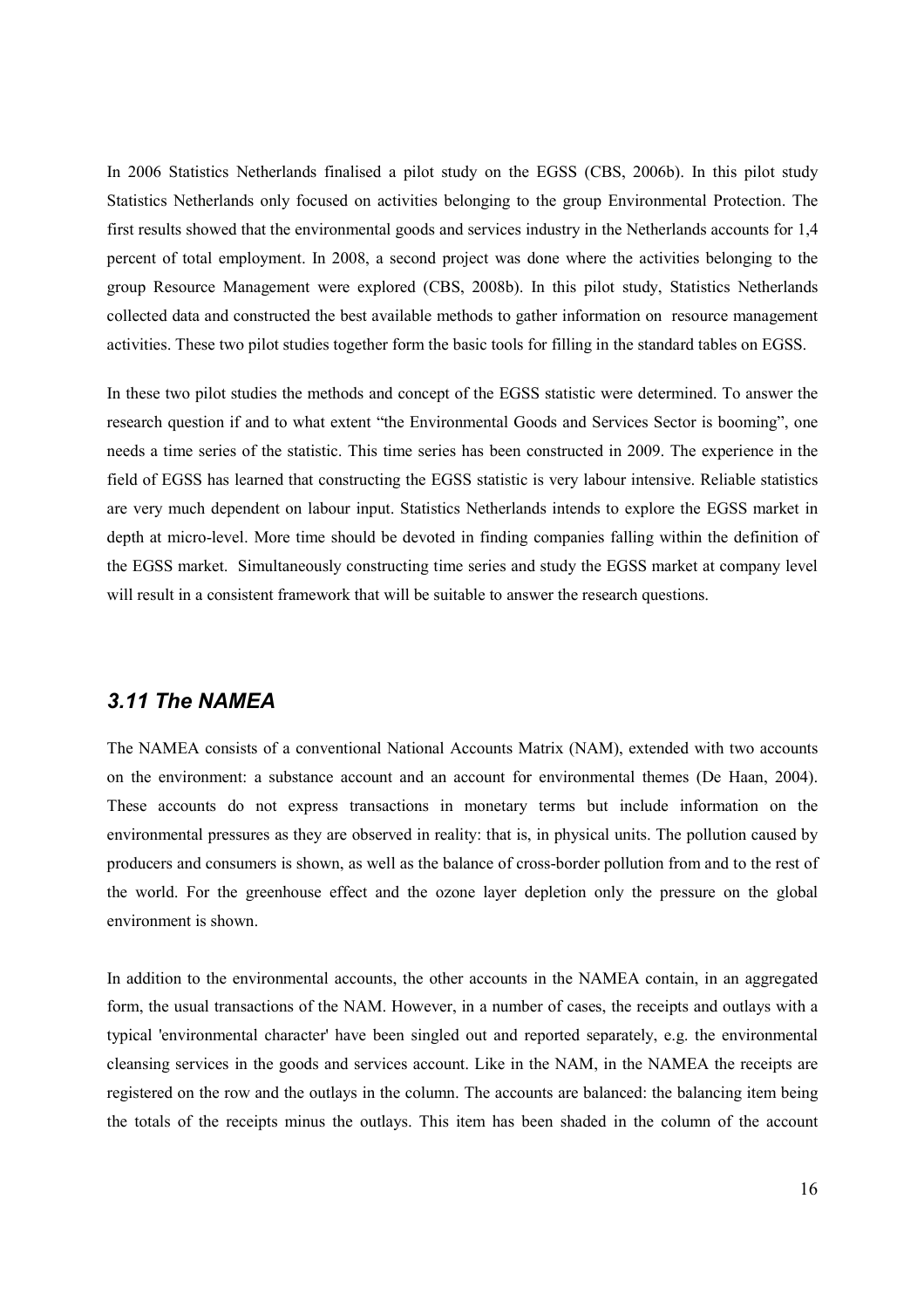concerned. In this way the totals for the rows and columns are equal for all accounts and a consistent system emerges. In Figure 1 an overview is shown of the structure of the NAMEA as published in the Netherlands.

The so-called 'environmental themes' are represented in a separate account. The concept of the themes has been adopted from the (second) Netherlands' 'National Environmental Policy Plan' (Netherlands Ministry of Housing, Spatial Planning and the Environment) where they are used as an integrating framework of current environmental problems in the Netherlands. The weights reflect for each theme the potential relative stress of each substance on the environment. The substance units are converted into theme-related stress equivalents and are largely based on international research on the effects of different substances on the quality of the environment.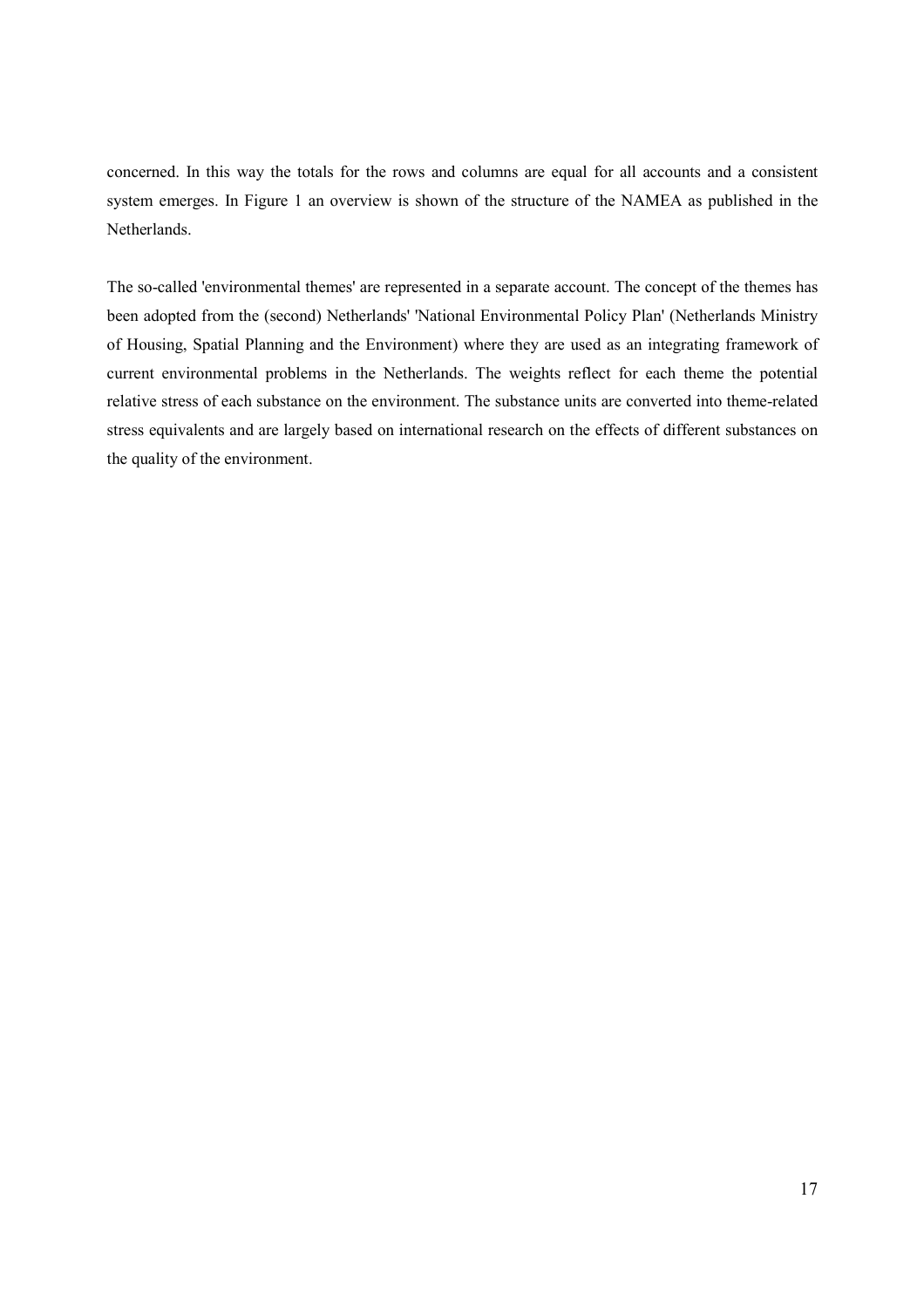| <b>ACCOUNT</b><br>(classification)                  | Goods and<br>services<br>(product-<br>groups) | Consumption<br>of<br>households<br>(purposes) | Production<br>(industry)                       | Generation of<br>of income<br>(value added<br>categories) | <b>Distribution of</b><br>income and<br>consumption<br>(sectors) | Capital                                                | <b>Taxes</b><br>(types)                               | Rest of the<br>world,<br>current                           | Rest of the<br>world,<br>capital                       | <b>Substances</b>                                                               | Environmental<br>themes                 | <b>TOTAL</b>                                       |
|-----------------------------------------------------|-----------------------------------------------|-----------------------------------------------|------------------------------------------------|-----------------------------------------------------------|------------------------------------------------------------------|--------------------------------------------------------|-------------------------------------------------------|------------------------------------------------------------|--------------------------------------------------------|---------------------------------------------------------------------------------|-----------------------------------------|----------------------------------------------------|
| Goods and services<br>(product groups)              |                                               | Consumption<br>of households                  | Intermediate<br>consumption                    |                                                           | Consumption<br>of government                                     | Gross capital<br>formation                             |                                                       | Exports (fob)                                              |                                                        |                                                                                 |                                         | Use at<br>purchasers'<br>prices                    |
| <b>Consumption of</b><br>households                 |                                               |                                               |                                                |                                                           | Consumption<br>of households                                     |                                                        |                                                       |                                                            |                                                        | <b>Emission of pollutants</b><br>by consumers                                   |                                         | Consump-<br>tion of<br>households                  |
| Production                                          | Output at<br>basic prices                     |                                               |                                                |                                                           |                                                                  |                                                        |                                                       |                                                            |                                                        | <b>Emission of pollutants</b><br>by producers                                   |                                         | Output at<br>basic prices                          |
| Generation of income<br>(value added<br>categories) |                                               |                                               | Net value added                                |                                                           |                                                                  |                                                        | VAT not handed<br>over to the<br>government           | Compensation<br>of employees<br>from r.o.w.                |                                                        |                                                                                 |                                         | Origin of<br>generated<br>income                   |
| <b>Distribution of income</b><br>and consumption    |                                               |                                               |                                                | Net national<br>generated<br>income                       | Property<br>income and<br>current<br>transfers                   |                                                        | <b>Taxes</b> less<br>subsidies                        | Property<br>income and<br>current transfers<br>from r.o.w. |                                                        |                                                                                 |                                         | Current<br>receipts                                |
| Capital                                             |                                               |                                               | Consumption of<br>fixed capital                |                                                           | Net national<br>savings                                          |                                                        |                                                       |                                                            | Capital<br>transfers<br>from r.o.w.                    | Other domestic<br>emission of<br>pollutants and changes<br>in natural resources |                                         | Capital<br>receipts                                |
| <b>Financial balance</b>                            |                                               |                                               |                                                |                                                           |                                                                  | National<br>net lending (+)<br>or net<br>borrowing (-) |                                                       |                                                            | Net lending<br>from the<br>rest of the<br>world        |                                                                                 |                                         |                                                    |
| <b>Taxes</b><br>(types)                             | <b>Taxes</b> less<br>subsidies<br>on products |                                               | Other taxes less<br>subsidies on<br>production |                                                           | <b>Current taxes</b><br>on income<br>and wealth                  |                                                        |                                                       | Current taxes<br>on income<br>and wealth<br>from r.o.w.    |                                                        |                                                                                 |                                         | Tax payments<br>(less subsidies)                   |
| Rest of the world,<br>current                       | Imports (cif)                                 |                                               |                                                | Compen-<br>sation of<br>employees<br>to r.o.w.            | Property<br>income and<br>current<br>transfers to r.o.w          |                                                        | Current taxes<br>on income<br>and wealth<br>to r.o.w. |                                                            | Surplus of the<br>nation on<br>current<br>transactions | Cross border pollution<br>from<br>r.o.w.                                        |                                         | Current<br>payments<br>to the rest<br>of the world |
| Rest of the world,<br>capital                       |                                               |                                               |                                                |                                                           |                                                                  | Capital transfers<br>to r.o.w.                         |                                                       |                                                            |                                                        |                                                                                 |                                         | Capital<br>payments<br>to the rest<br>of the world |
| <b>Substances</b>                                   |                                               |                                               | Absorption by<br>producers                     |                                                           |                                                                  |                                                        |                                                       | Cross border<br>pollution to<br>r.o.w.                     |                                                        |                                                                                 | Contribution to<br>environmental themes | <b>Destination</b><br>Of substances                |
| <b>Environmental themes</b>                         |                                               |                                               |                                                |                                                           |                                                                  | Environmental<br><b>indicators</b>                     |                                                       |                                                            |                                                        |                                                                                 |                                         | Theme-<br>equivalents                              |
| <b>TOTAL</b>                                        | Supply at<br>purchasers'<br>prices            | Consumption<br>of households                  | Input at<br>basic prices                       | Destination<br>of generated<br>income                     | Current<br>expenditures                                          | Capital<br>expenditures                                | Tax receipts<br>(less subsidies)                      | Current receipts<br>from the rest<br>of the world          | Capital receipts<br>from the rest<br>of the world      | Origin of substances                                                            | Theme-equivalents                       |                                                    |

**Figure 1:** The NAMEA matrix (shaded areas are physical accounts)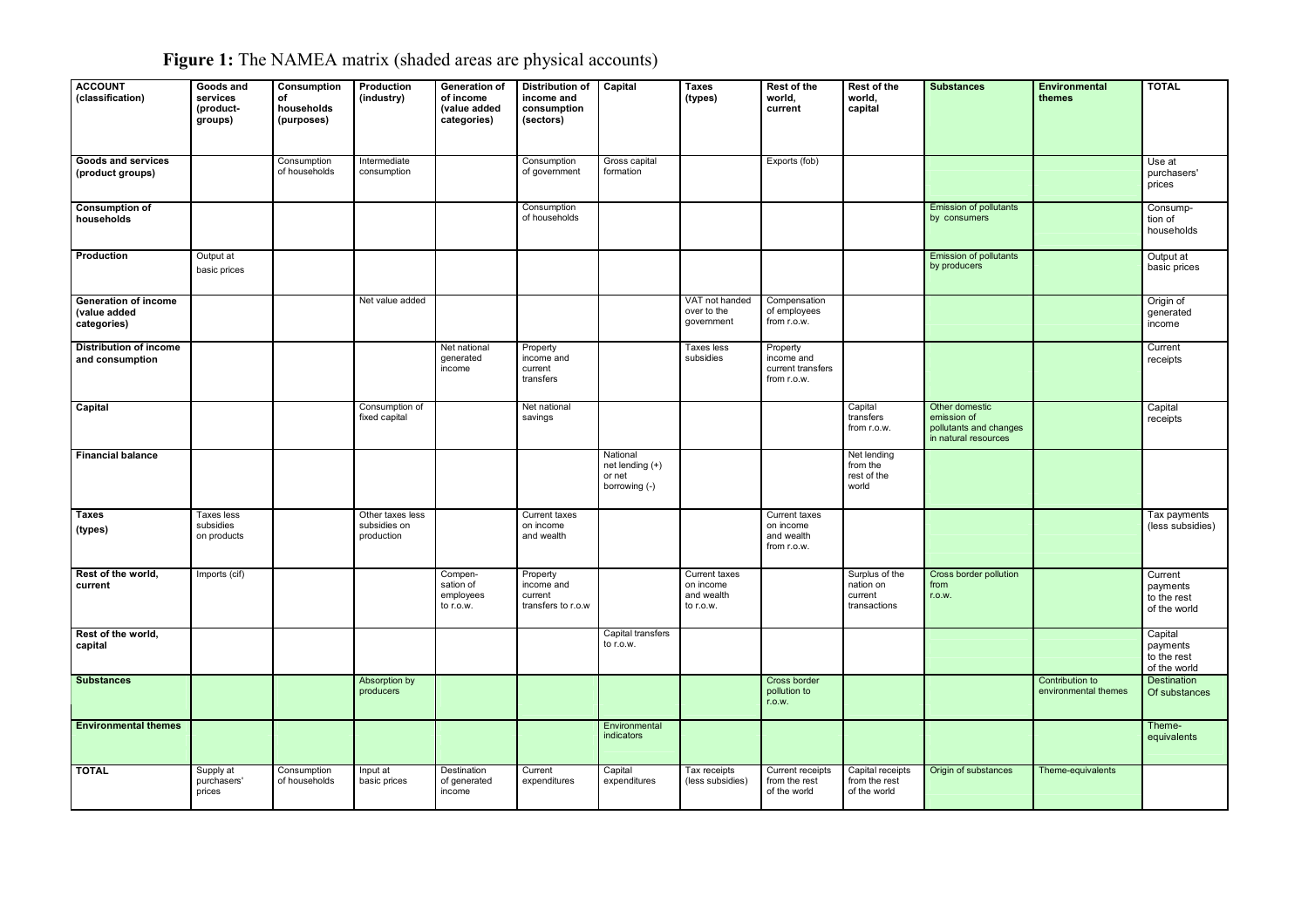## **4. New developments**

#### *4.1 Introduction*

Statistics Netherlands is at present expanding the depth and breath of the environmental accounts by developing a number of accounts that are also described in the SEEA. This section gives an overview of the new projects that are currently under way.

#### *4.2 Environmental subsidy accounts*

Other economic instruments, besides environmental taxes, cover environmental subsidies, emissions permits and environmental liabilities. Contrary to the environmental tax account, environmental subsidies cannot be directly obtained from the National Accounts as no subdivision for the subsidies is made. Therefore, the environmental subsidies have to be obtained from additional data sources like registers. Additional problems occur when classifying certain subsidies as environmental or not.

In 2008 a new project has started to compile environmental subsidy accounts for the Netherlands. These accounts show the total subsidies distributed to the different industries and households. The subsidies will be classified according to the different environmental themes (energy saving, air pollution, water pollution etc.).

#### *4.3 Emission permits*

Emission trading is a relative new policy instrument for governments to support mitigation strategies. In 2005 emission trading for  $CO<sub>2</sub>$  was introduced for Europe. Emission trading has both a physical (number of trade permits) and a monetary dimension. The most important source, to the description of flows of the  $CO<sub>2</sub>$  permits, is the  $CO<sub>2</sub>$  emission permit registry, which can be thought of as an internet bank in which, the deals that take place are registered. In the Netherlands, the register is administered by the Ministry of Housing, Spatial planning and the Environment. The information in the allowance register creates an opportunity for compiling a large amount of statistics, which are relevant for the environmental accounts as well as the national accounts.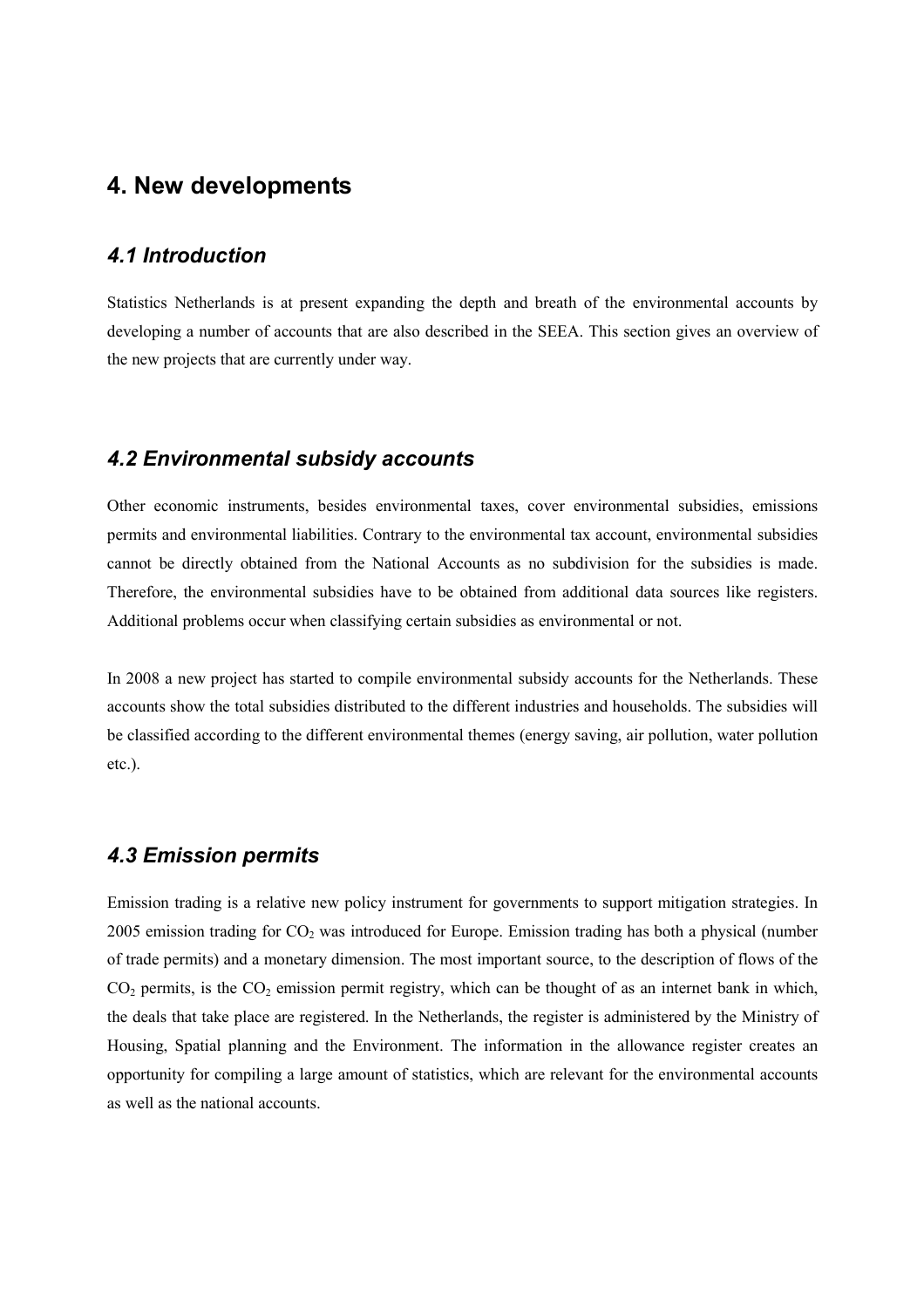In a pilot project physical emission trade balances will be constructed for the Netherlands. These balances will provide an overview of the amount of permits allocated, purchased, sold and surrendered by different industrial sectors. In addition, an attempt will be made to also establish monetary balances.

#### *4.4 Quarterly air emission accounts for carbon dioxide*

The aim of this study is to investigate if it is possible to calculate structural  $CO<sub>2</sub>$  air emission accounts for the Netherlands on a quarterly basis. For this objective a new methodology will be developed in which old quarterly data (energy statistics and national accounts) will be used. Results will be compared and checked with the yearly air emission accounting data. The study will also investigate if it is feasible to publish quarterly carbon dioxide emission data together with the quarterly economic indicators within 90 days after the end of each quarter. The sum of four quarters as well could be used to make a provisional estimate of a year.

The general added value of air emission accounts for carbon dioxide on a quarterly basis is the advanced availability of data for the most important greenhouse gas. Quarterly based  $CO<sub>2</sub>$  emission data will help to timely detect breaking points in currently estimated trends for emitted greenhouse gasses. As the data are compatible with national accounts,  $CO<sub>2</sub>$  emissions directly can be linked to economic output allowing the comparison of different industries' environmental performance. This new information would support national policy and if necessary policymakers could respond more timely to detected changes. In addition, the reporting of data to Eurostat could be advanced in time.

### *4.5 Time series*

Overall, for the different environmental accounts in the Netherlands time series have been compiled for the period 1990-2007. However, for sustainability analyses longer time series are required. Therefore, for some of the environmental accounts longer time series (1950-2007) will be compiled. As a first step these longer time series will be made for the energy accounts, air emission accounts, and the import of raw materials (part of the MFA).

#### *4.6 Climate change accounts*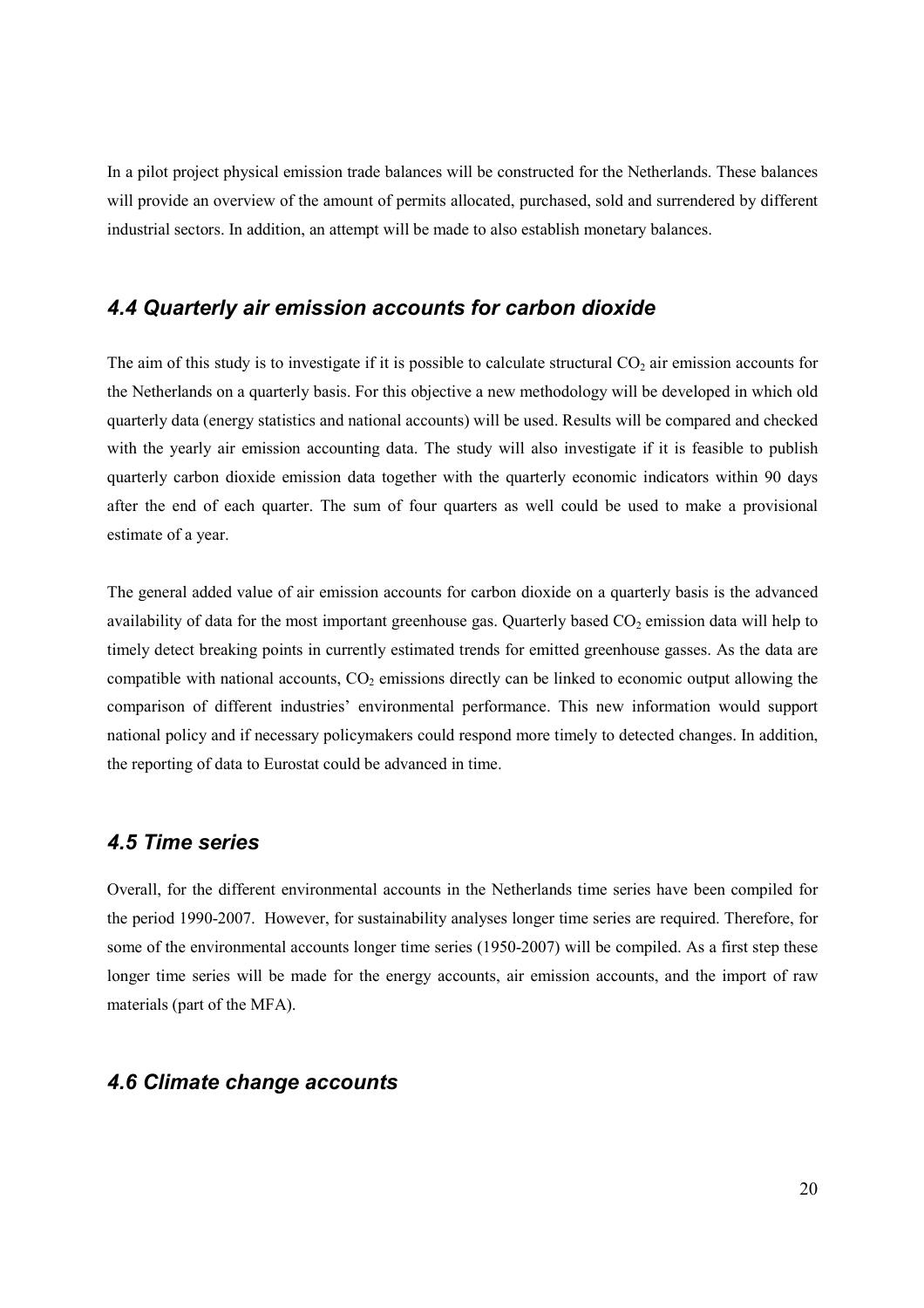Climate change is high on the political agenda at all levels. In the scientific world there is general consensus that economic and social pressures are contributing to climate change. Climate change will in the future have a strong impact on society, the economy and the environment. There is thus a high demand for good statistics that can support the measurement and analysis of the drivers behind and the social and economic consequences of climate change and the related mitigation and adaptation measures.

The system of integrated environmental accounts (SEEA) may serve as a useful tool for monitoring, measuring and analyzing the relationship between climate change policies and the economy by providing consistent time series of data, tables and accounts. In a pilot study Statistics Netherlands will try to answer the question what climate change accounts are and how they could look like. The main goal is to identify the parts of SEEA that are related to climate change. As climate change will affect each country in a different way, the climate change accounts may look different for each country. In this study we will also identify which accounts have already been developed in the Netherlands and priority areas that may be developed in the near future.

### *4.7 Analyses*

The environmental accounts have two advantages which make them very useful for analysis. Firstly, the data is collected in a consistent manner with the National Accounts and time series of both the monetary or labour accounts can therefore be depicted alongside the environmental indicators. Secondly, the environmental data can easily be linked to the input-output data for the Netherlands. This allows for a number of input-output modelling techniques to be used for analysis of the relationship between the economy and environment. These applications include:

- 1. Imputation to final demand categories. This application allows for the attribution of environmental indicators to final demand categories such as consumption and exports. The method does not only attribute the direct emissions but also the indirect emissions that were created as a result of feedback effect of the production process.
- 2. Impact analysis. In this type of model a "what if" question can be answered. For example, it could answer the question: "what would happen to waste generation if consumption increased by 10%".
- 3. Structural decomposition analysis. In this type of analysis input-output tables from 2 years are used to identify the underlying sources of changes in emissions or waste flows.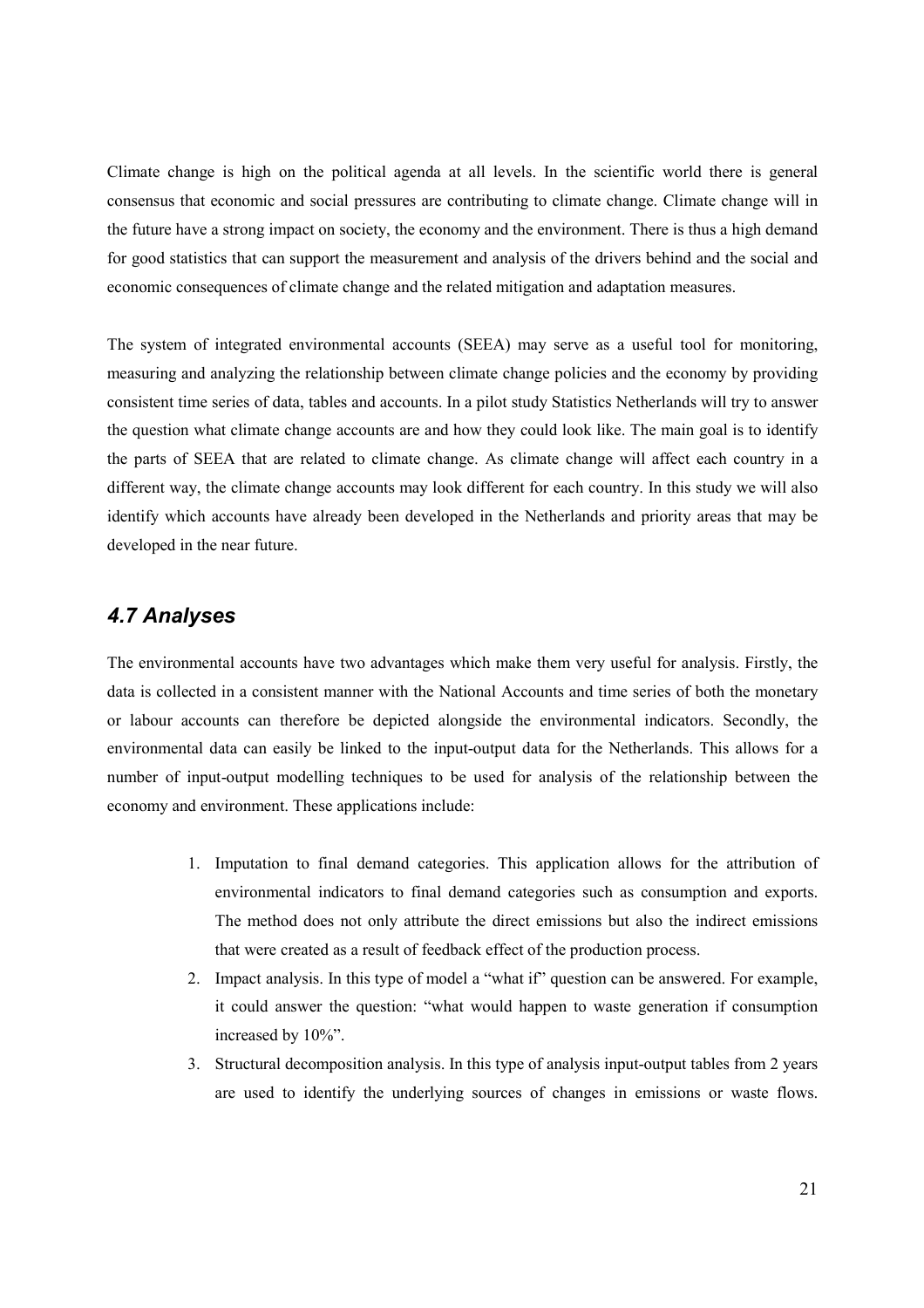Through this method, growth of environmentally damaging emissions can be attributed to growth in technology or final demand categories.

Below we present two examples of economic environmental analyses that are published annually in the Dutch environmental accounts, namely decomposition analyses and the emission balance of trade.

#### *Decomposition analyses*

A widely used analysis is the so-called structural decomposition analysis (SDA) (see de Haan (2001, 2004), Wilting *et al.* (2006) and Statistics Netherlands (2008a) for applications in the case of the Netherlands). The method uses the input-output model to decompose changes in the target variable (in this case,  $CO_2$ -emissions). In figure 4, the development of the  $CO_2$ -emissions has been decomposed into an efficiency effect (the effect of the improvement of the emissions per unit output), a structural effect (the effect of shifts in the structure of the economy) and the final demand effect (the effect of economic growth). As the figure shows, the effects of economic growth are the largest driving forces of emissions which are only partially negated by an increase in the efficiency. The figure basically shows that emissions would have been about 35% higher, if there had been no changes in efficiency and structure. Note that far more detailed SDA-specifications can be produced in which final demand and technological effects are decomposed into sub-components.

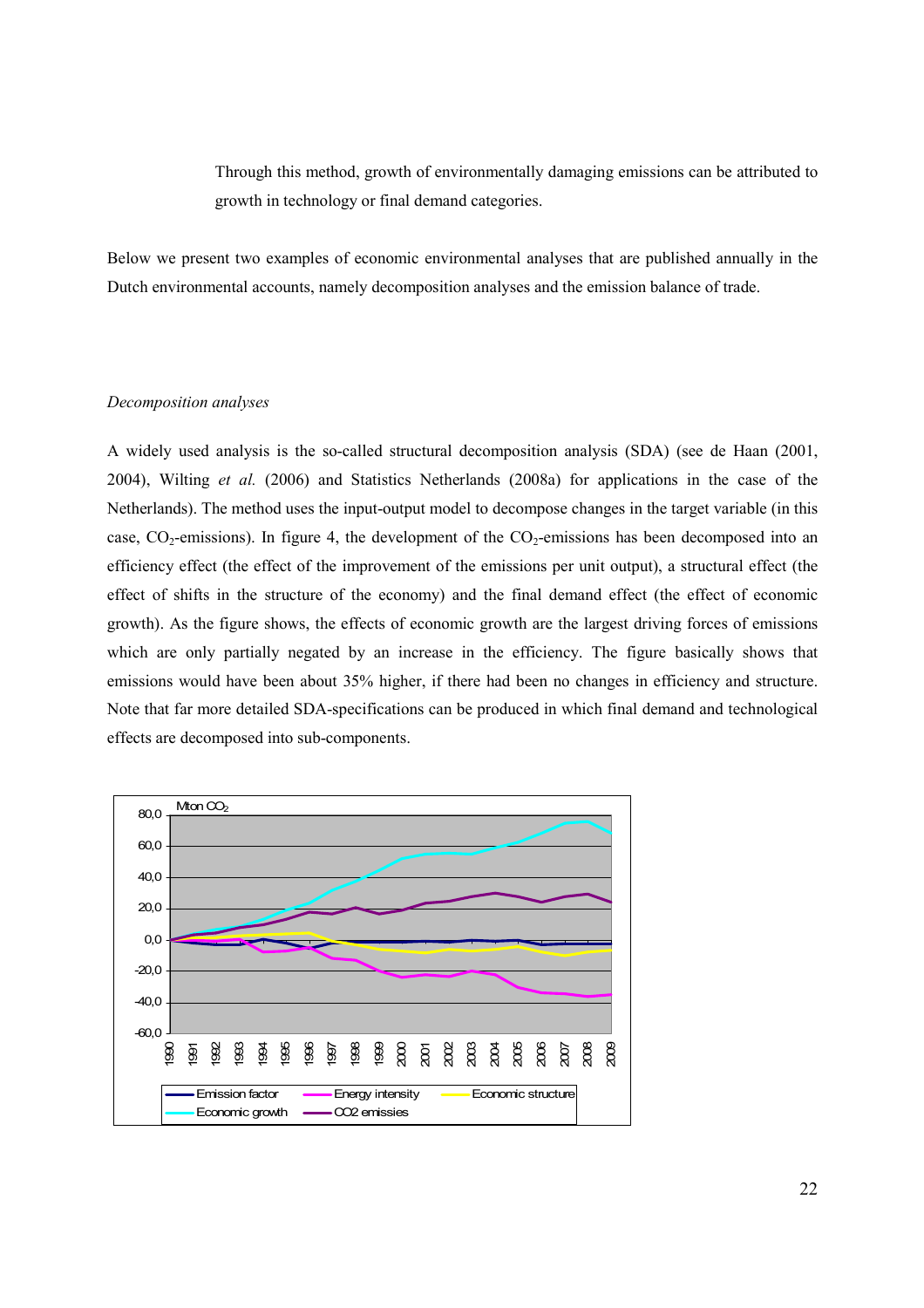#### **Figure 2:** Structural decomposition analysis for CO<sub>2</sub>.

#### *The environmental balance of trade*

The international transfer of environmental burdens by a country can be addressed by considering its environmental balance of trade. This indicator is defined as the pollution imported via the export of goods and services minus the pollution exported via the import of goods and services. The emissions that can be attributed to domestic consumption are subsequently given by deducting the environmental trade balance from the emissions by residents. We call this measure environmental consumption. Table 3 presents the Dutch environmental balance of trade and environmental consumption for greenhouse gases. The preliminary GHG balance of trade for the Netherlands with the rest of the world was slightly positive in 2009. A positive balance indicates that greenhouse gases emitted domestically during the production of export products are higher than the greenhouse gases emitted abroad during the production of goods and services imported by the Netherlands. As a result of this positive balance, the carbon footprint, i.e. the global emissions as a result of Dutch consumption needs, was equal to 228 Mton GHG emissions, which is slightly less than the emission by Dutch residents.

The emission trade balance can also be compiled separately for the three most important greenhouse gases:  $CO_2$ ,  $CH_4$  (methane) en N<sub>2</sub>O (nitrous oxide). The  $CO_2$  balance is positive. In 2009, the exports of CO2-intensive products from glasshouse horticulture, the chemical industry and refineries exceeded the imports of  $CO<sub>2</sub>$ -intensive products like electronics. The balances for nitrous oxide and, especially, methane are negative. The negative trade balance for methane is due to large imports of crude oil and natural gas whose production is frequently accompanied by venting and flaring in which large amounts of methane are released.

**Table 3: The environmental balance of trade and environmental consumption for greenhouse gases**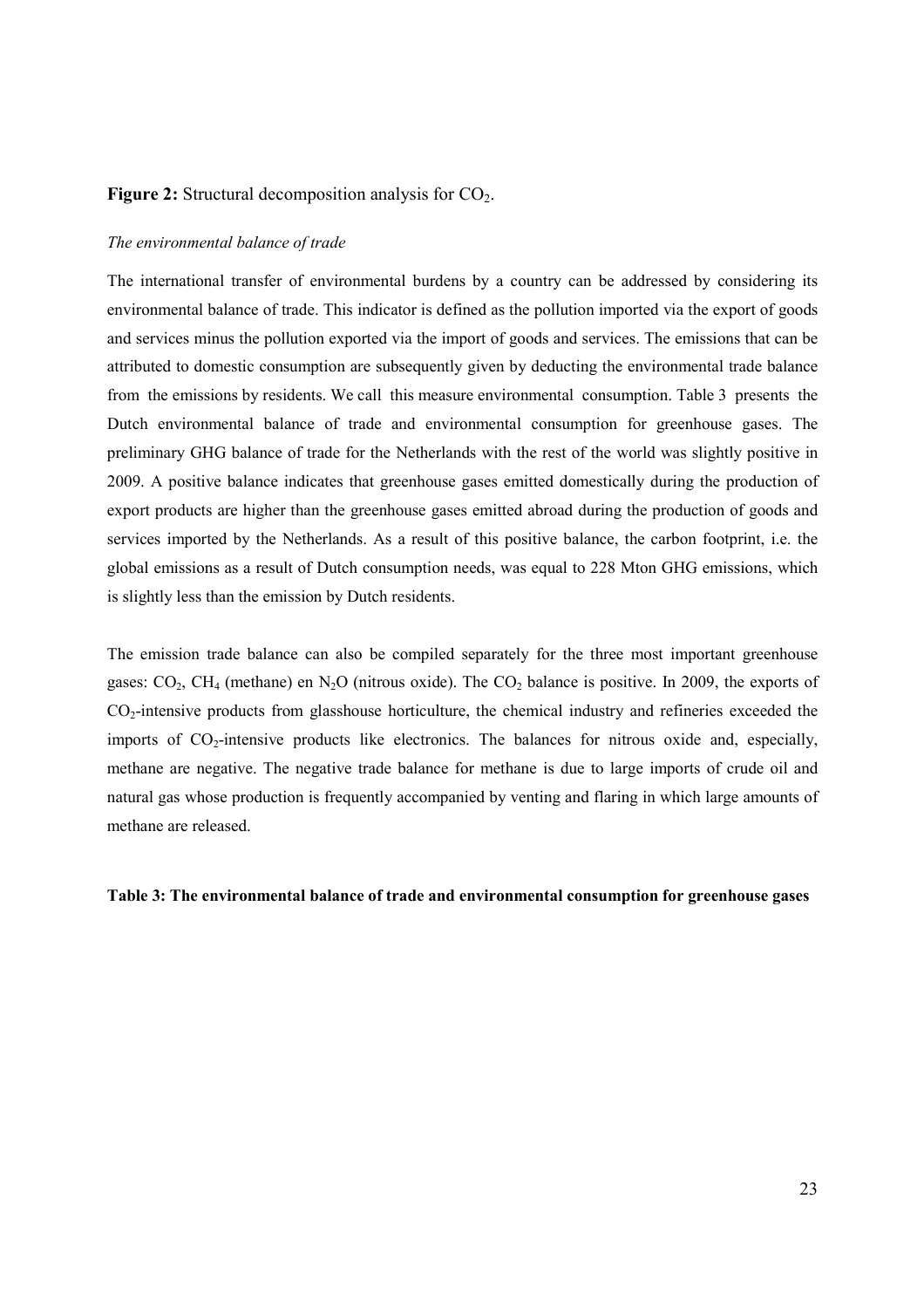|                                                                          | Total<br>GHG            | CO <sub>2</sub> | $CH4$ N <sub>2</sub> O |         |  |  |
|--------------------------------------------------------------------------|-------------------------|-----------------|------------------------|---------|--|--|
|                                                                          | Mton $CO2$ -equivalents |                 |                        |         |  |  |
| 1. Emissions attributed to imports<br>2. Emissions attributed to exports | 99<br>103               | 70<br>86        | 20<br>9                | 10<br>8 |  |  |
| 3. Emission balance of trade $= 2-1$                                     | 3                       | 16              | - 11                   | $-2$    |  |  |
| 4. Emissions by residents                                                | 232                     | 203             | 17                     | 12      |  |  |
| 5. Global emissions from Dutch<br>consumption needs $= 4-3$              | 228                     | 187             | 28                     | 14      |  |  |

------------------------------------------------------------------------------------------------

## **5. Conclusions**

Environmental accounting is a satellite system of the System of National accounts. It brings together economic and environmental information in a comprehensive framework to measure the contribution of the environment to the economy and the impact of the economy on the environment. Work areas range from accounts for natural resources such as the extraction of oil and gas to material use and emissions data such as CO<sub>2</sub> and waste. The environmental accounts provide a tool to analyse to what extent our current production and consumption patterns are depleting natural resources or are polluting the environment. In addition, the system includes information about policy measures such as environmentally related taxes or subsidies.

Statistics Netherlands has a long history in environmental accounting at the National Accounts department. This culminated in the introduction of the National Accounting Matrix including Environmental Accounts (NAMEA) in 1991. In this paper the history and theory of the environemntal accounts are discussed, as well as the future extensions which are currently envisaged.

At present, the core publication of the Dutch environmental accounts consist of seven parts, namely the NAMEA-matrix, detailed emission accounts for NAMEA, the water accounts (NAMWA), energy accounts, waste accounts, subsoil accounts for oil and gas and environmental tax accounts. The NAMEA consists of a conventional National Accounts Matrix (NAM), extended with two accounts on the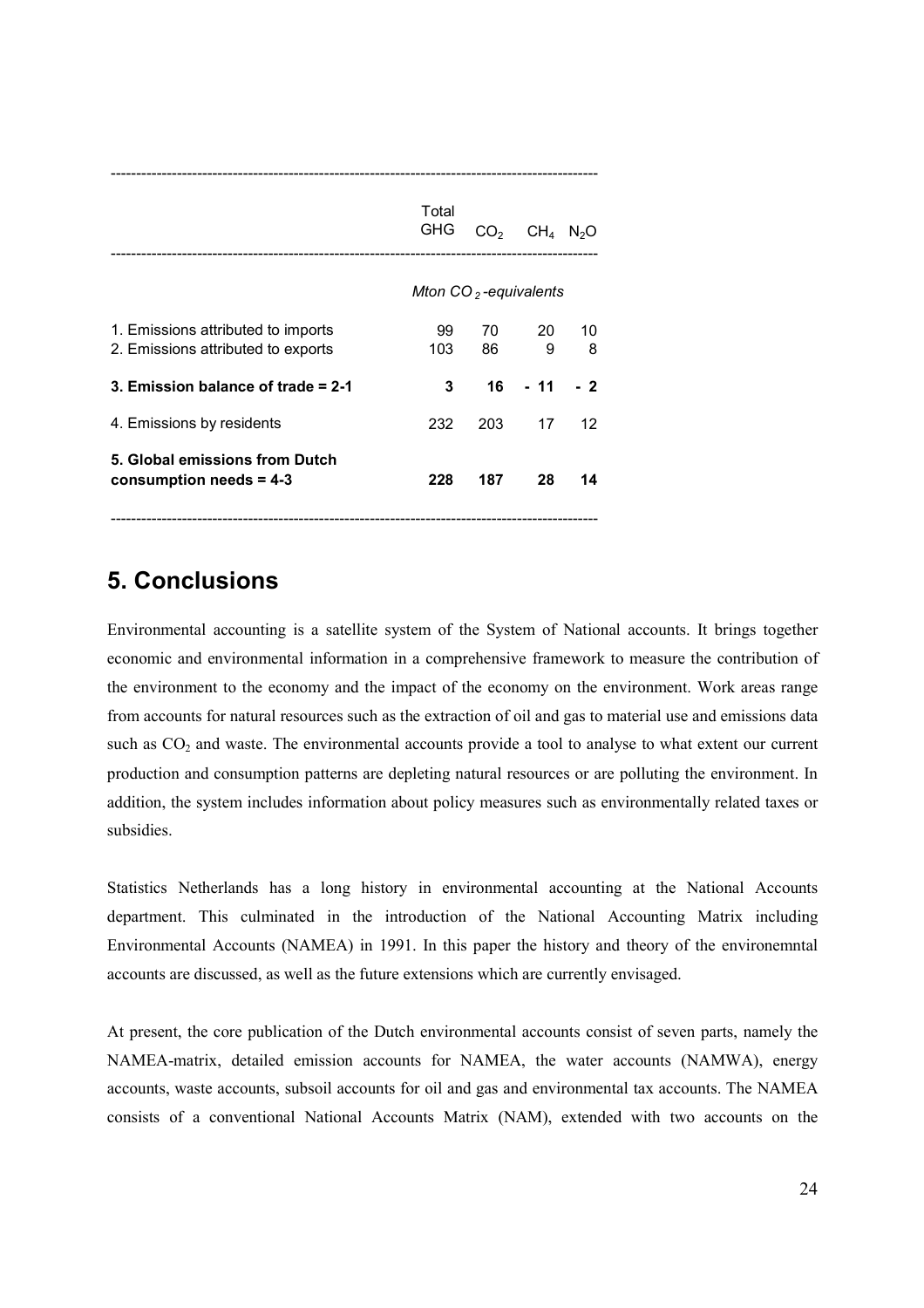environment: a substance account and an account for environmental themes. NAMWA is a further specification of NAMEA for water, using the same accounting structure.

Statistics Netherlands is extending the system of environmental accounts based on the System of Environmental and Economic Accounting (SEEA). New work will be undertaken with regard to material flow accounts (MFA). The monetary accounts will be extended with the inclusion of environmental subsidies, emission trade and the environmental goods and services sector.

## **References**

- Adriaanse, A. (1993), *Environmental policy performance indicators*, The Netherlands Ministry of Housing, spatial planning and the environment, The Hague.
- Brouwer, R. Schenau S.J. and van der Veeren, R. (2005), *Integrated river basin accounting in the Netherlands and the European Water Framework Directive*. UNECE Statistical Journal ECE 22, 111–131.
- CBS, (Statistics Netherlands) (2005), *National Accounts 2004*, SDU-publishers, The Hague.
- CBS, (1996), *Accounts and indicators for the economy and the environment; the 1986-1992 NAMEAs* [in Dutch], Statistics Netherlands, Voorburg/Heerlen.
- CBS, (2006a), *Dutch waterflow accounts.* Eurostat working papers.
- CBS, (2006b), *Ecomomic indicators for the eco-industries in the Netherlands, 2003.* Eurostat working papers.
- CBS, (2008a), *Milieurekeningen 2007* [in Dutch], Statistics Netherlands, Voorburg/Heerlen.
- CBS, (2008b), *Economic indicators for resource management activities in the Dutch environmental goods and services sector*. Project and report commissioned by the European Community.
- CBS, (2008c), *Economy-wide material flow accounts in the Netherlands.* Project and report commissioned by the European Community.
- De Boo, A.J. Bosch, P.R., Gorter, C.N., and Keuning, S.J., (1993)*,* An Environmental module and the complete system of national accounts, in: A. Franz and C. Stahmer (eds.), *Approaches to environmental accounting*, Physica-Verlag, Heidelberg.
- De Boo, A.J. (1995), Accounting for the costs of clean technologies and products, in: *Conference papers from the second meeting of the London group on natural resources and environmental accounting*, US Bureau of Economic Analysis, Washington D.C..
- De Haan, M., Keuning, S.J. and Bosch, P.R., (1994), *Integrating indicators in a National Accounting Matrix including Environmental Accounts (NAMEA); an application to the Netherlands*, National accounts occasional papers*,* NA-60, Statistics Netherlands.
- De Haan M. and S.J. Keuning, (1996), Taking the environment into account; the NAMEA-approach*, The Review of Income and Wealth*, Series 42, Number 2.
- De Haan, M. (1997), *Water accounts in the Dutch NAMEA: A "NAMWA" for 1991*. Internal report, Statistics Netherlands, Voorburg.
- De Haan, M (2004), *Accounting for goods and for bads measuring environmental pressure in a national accounts framework*, PhD thesis, Universiteit Twente, Twente.
- Dietz, E. Kuipers, R. and Salomons, R. (2000), *Environment-related employment in the Netherlands, 1997*. Eurostat Working Papers 2/2000/B/3.
- Delahaye, R. (2004). *NAMEA-solid waste accounts,* Internal report, Statistics Netherlands, Voorburg.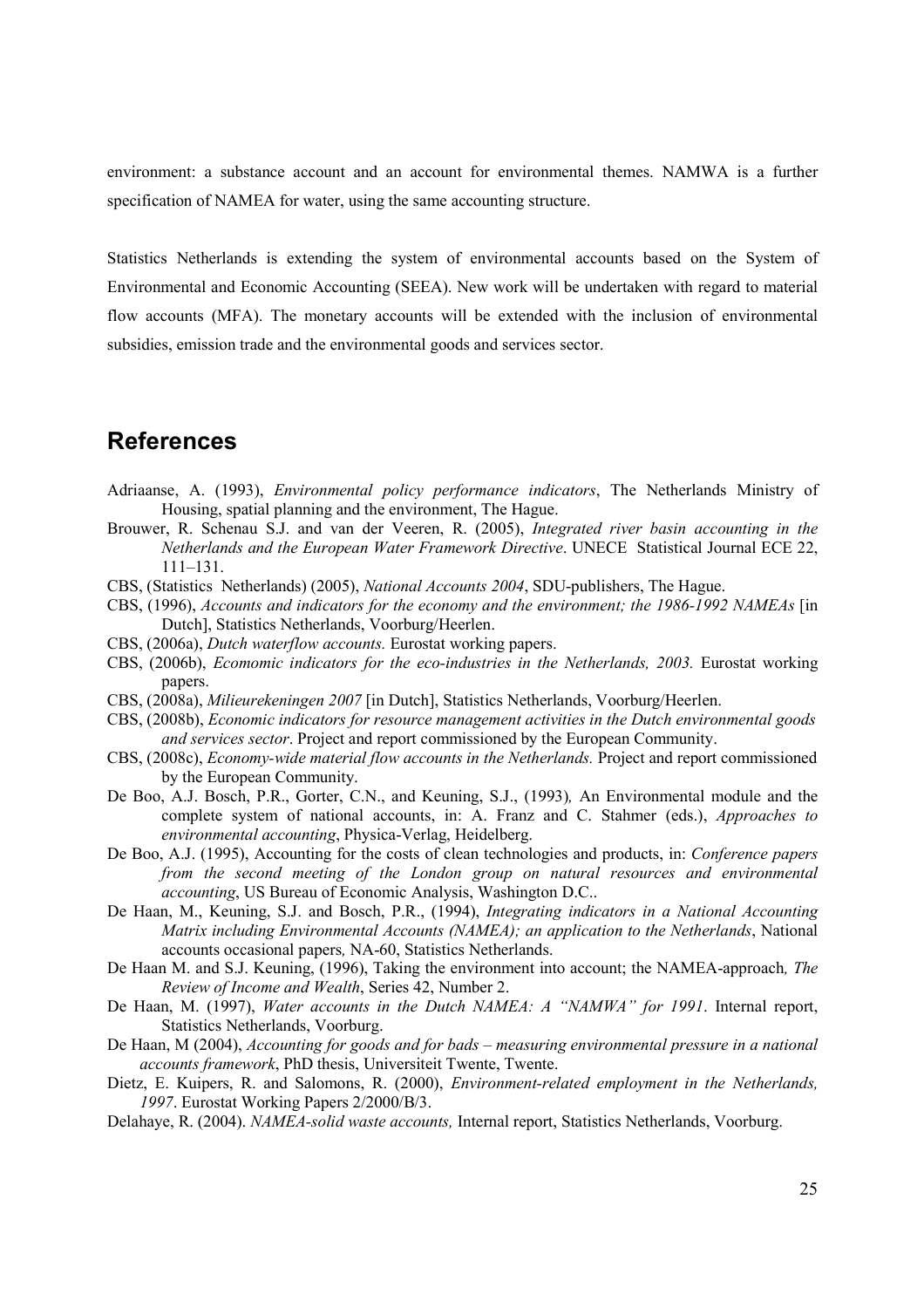- Eurostat (2003), *Environmental Accounts 2003 Present state and future developmen*t, Doc. ENV/072/8, Joint Meeting of the Working Groups "Environmental Statistics" and "Environmental Accounts" Joint Eurostat/EFTA group, 10-12 September 2003, Eurostat (Luxemburg).
- EU (2003), *The European Strategy for Environmental Accounting Report to the Statistical Programme Committee.*
- Hoekstra, 2005. *Economic growth, material flows and the environment. New applications of structural decomposition analysis and physical input-output tables.* Edward Elgar Publishing, Cheltenham, UK.
- Hoekstra, R. and J.C.J.M van den Bergh, 2006. Constructing physical input-output tables for environmental modeling and accounting: Framework and illustrations. *Ecological Economics,* (forthcoming).
- Keuning, S.J., (1993), An information system for environmental indicators in relation to the national accounts in: W.F.M. de Vries, G.P. den Bakker, M.B.G. Gircour, S.J. Keuning and A. Lenson (eds.), *The value added of national accounting*, Statistics Netherlands, Voorburg/Heerlen.
- Keuning, S.J. (1996), *The NAMEA experience; an interim evaluation of the Netherlands integrated accounts and indicators for the environment and the economy*, Paper presented at the international symposium on integrated environmental and economic accounting in theory and practice, Tokyo, March 5-8, 1996.
- Keuning, S.J. and J. de Gijt (1992), A *National Accounting Matrix for the Netherlands*, National accounts occasional paper series No. 59, Statistics Netherlands, Voorburg.
- Keuning, S.J. and J.G. Timmerman (1995), *An information system for economic, environmental and social statistics: integrating environmental data into the SESAME* in: Conference papers from the second meeting of the London group on natural resources and environmental accounting, US Bureau of Economic Analysis, Washington D.C.
- Konijn, P.J.A., De Boer, S. and Van Dalen, J. (1995), *Material flows, energy use and the structure of the economy*, National accounts occasional paper series No. 77, Statistics Netherlands, Voorburg.
- Konijn, P.J.A., De Boer, S. and Van Dalen, J. (1997) Input-output analysis of material flows with the application to iron, steel and zinc. *Structural Change and Economic Dynamics*: 8 129-153.
- Leurs, B. and van Dalen, J. (1998), *Land use accounting*. Internal Report, Statistics Netherlands, Voorburg.
- Netherlands Ministry of Housing, spatial planning and the environment, (1989), *National Environmental Policy Plan* [in Dutch], Netherlands Ministry of Housing, spatial planning and the environment, The Hague.
- Netherlands Ministry of Housing, spatial planning and the environment, (1993), *Second National Environmental Policy Plan* [in Dutch], Netherlands Ministry of Housing, spatial planning and the environment, The Hague.
- OECD (Organisation of Economic Co-operation and Development), 2003. OECD environmental indicators: Development, measurement and use. Reference Paper.
- SEEA, (2003). *System of integrated environmental and economic accounting 2003,* Commission of the European Communities, International Monetary Fund, Organisation for Economic Co-operation and Development, United Nations & World Bank (2003). Final draft circulated for information prior to official editing, United Nations, New York.
- Schenau, S.J. (2008), What are energy accounts? Internal report, Statistics Netherlands, Voorburg.
- Seegers, R,, Verduin, H. and Dijkerman, H.J., (2000), *Extension of the Dutch Namea with the dispersion of toxic substances.* Final report of the EU, grant sub99-39123.
- Timmerman, J.G. and van de Ven, P. (1994), *A SAM for the Netherlands, concepts and results,* National accounts occasional paper series No. 68, Voorburg.
- Van den Berg, A., and van de Ven, P. (2001), *Valuation of oil and gas reserves*. European Commission, Eurostat Working Paper No. 2/2001/B/3.
- Van der Veeren, R., Brouwer, R., Schenau, S. and van der Stegen, R. (2004), *NAMWA: a new integrated river basin information system*. RIZA report 2004.032. RIZA, Lelystad, The Netherlands.